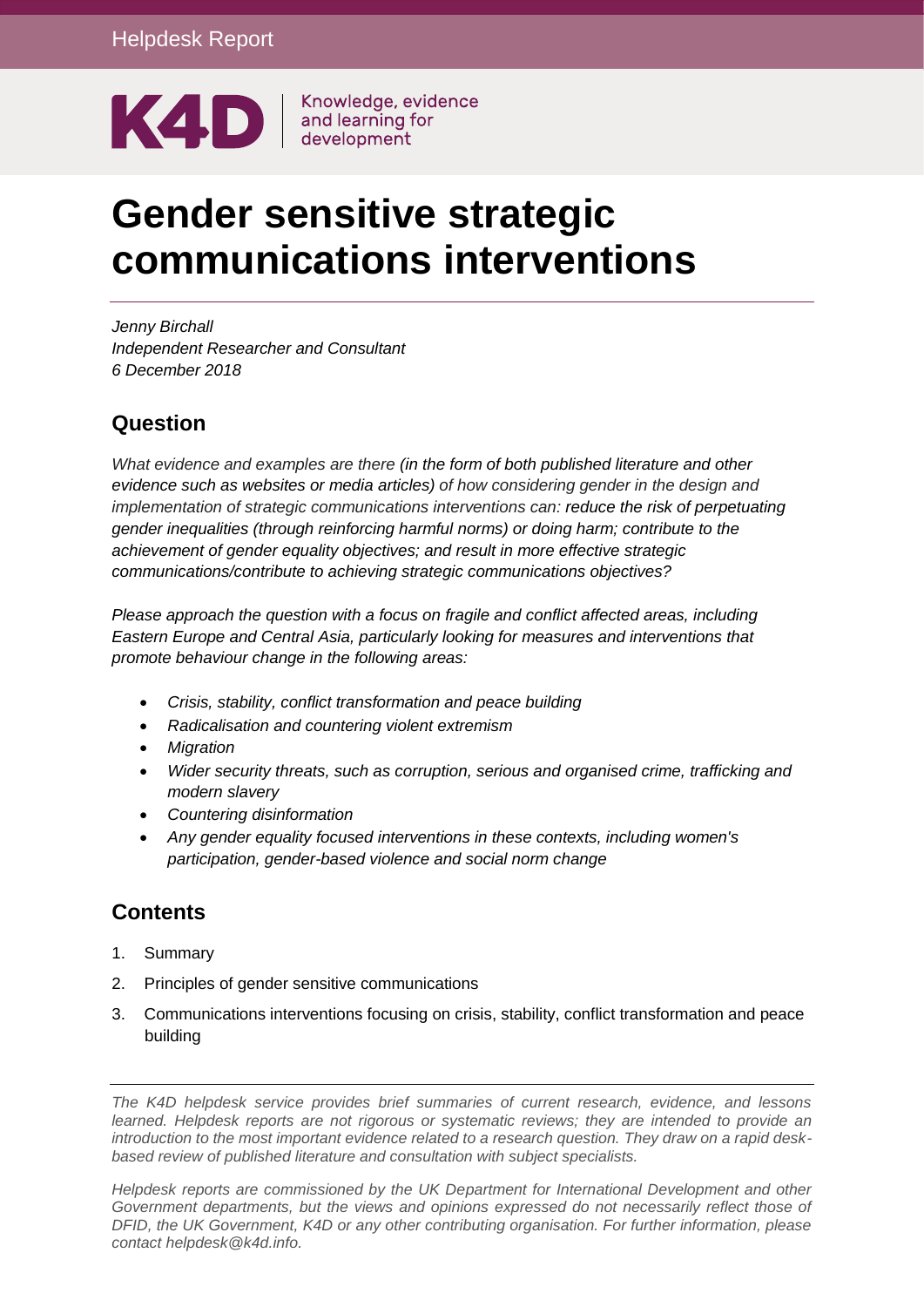- 4. [Communications interventions focusing on radicalisation and countering violent extremism](#page-5-0)
- 5. [Communications interventions focusing on migration](#page-7-0)
- 6. [Communications interventions focusing on wider threats such as corruption, serious and](#page-8-0)  [organised crime, trafficking and modern slavery](#page-8-0)
- 7. [Communications interventions focusing on countering disinformation](#page-10-0)
- 8. [Communications interventions with a gender focus](#page-11-0)
- 9. [References](#page-16-0)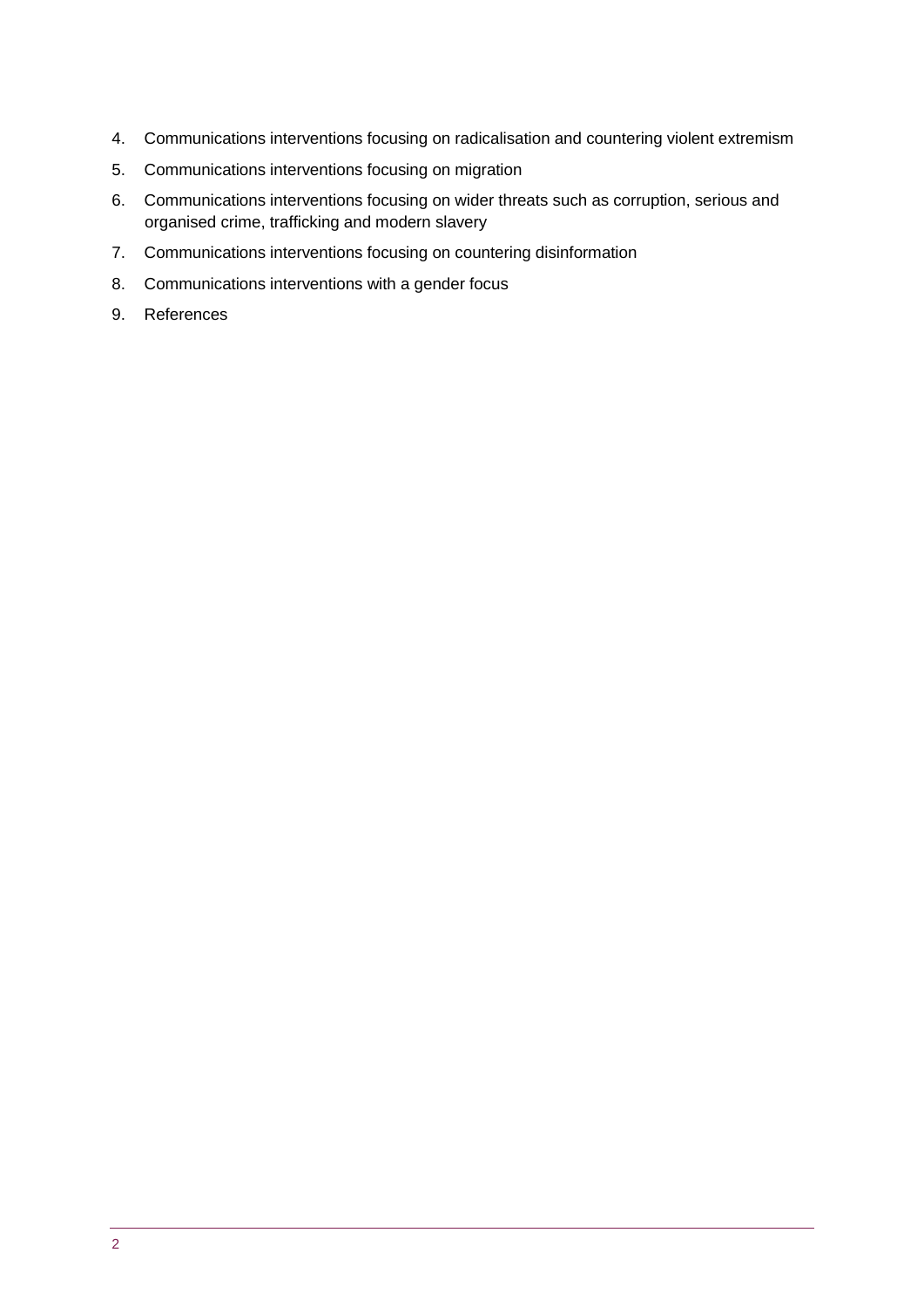# <span id="page-2-0"></span>**1. Summary**

While there is clear evidence to show the impact that communications interventions can have on promoting gender equality and challenging and transforming unequal and harmful norms, there is less evidence to demonstrate the impact that taking a gender sensitive approach to communications interventions that are not specifically gender focused can have on the overall success of the intervention. There appear to be two reasons for this: many interventions have not been evaluated in detail, so their impact in practice is not clear; and many interventions have not explicitly set out to have a gender component or to mainstream gender from the outset, even if they do have positive impacts on gender equality.

It is possible to find some examples of good practice around gender in communications interventions focusing on the majority of sub-themes set out in the research question. In some cases, these interventions have not been robustly evaluated and evidence of impact is anecdotal, but all of the examples included in this report point to learning about the ways that strategic communications initiatives could be planned and implemented in a gender sensitive way so that harmful norms are not reinforced, gender equality is promoted, and the initiative is more effective overall. Key points emerging from the evidence discussed below include:

- Gender equality focused interventions with objectives to change social norms and tackle violence and discrimination against women and girls were most successful when they encompassed both communication and non-communication activities; worked with a range of stakeholders, including men and boys and community and religious leaders; and when they provided opportunities for peer learning, discussion and mobilisation.
- Some non-gender focused interventions were successful in promoting gender equality because they thought about differences in women and men's access to and use of technology at the design and planning stage. Others were successful because they recognised that in some cases women and girls may be prevented from taking part in or benefiting from activities because of environmental factors, caring responsibilities or gendered attitudes, norms and stereotypes. Therefore, they provided extra enabling factors to encourage women's participation.
- In some examples, where gender was not thought about in the planning of the intervention (it was designed in a gender-neutral way), or gender was considered, but in a way that reinforced stereotypes (for example targeting women solely as mothers), the initiative did not have positive gender equality impacts, and risked reinforcing inequalities.
- Some initiatives built on, and engaged with, changes in gender roles that were already occurring in fragile or conflict affected settings, providing a forum for discussion about these changes and strong, positive role models for female listeners to draw strength from.

Much more evidence is available on the impacts on gender equality of communications interventions in the last of the research question's sub-themes: those with a gender equality focus. The examples discussed in relation to that final sub-theme represent only a selection of those available. It was more difficult, however, to find examples relating to the other sub-themes, because this involved trying to identify non-gender focused interventions that had considered gender in their design and/or implementation. For these sub-themes, the examples included are all that could be found in the time available. For these areas in particular, there tended to be more information available in the form of website content, media articles or project descriptions than in the form of published literature. In some cases, it was only possible to find evidence on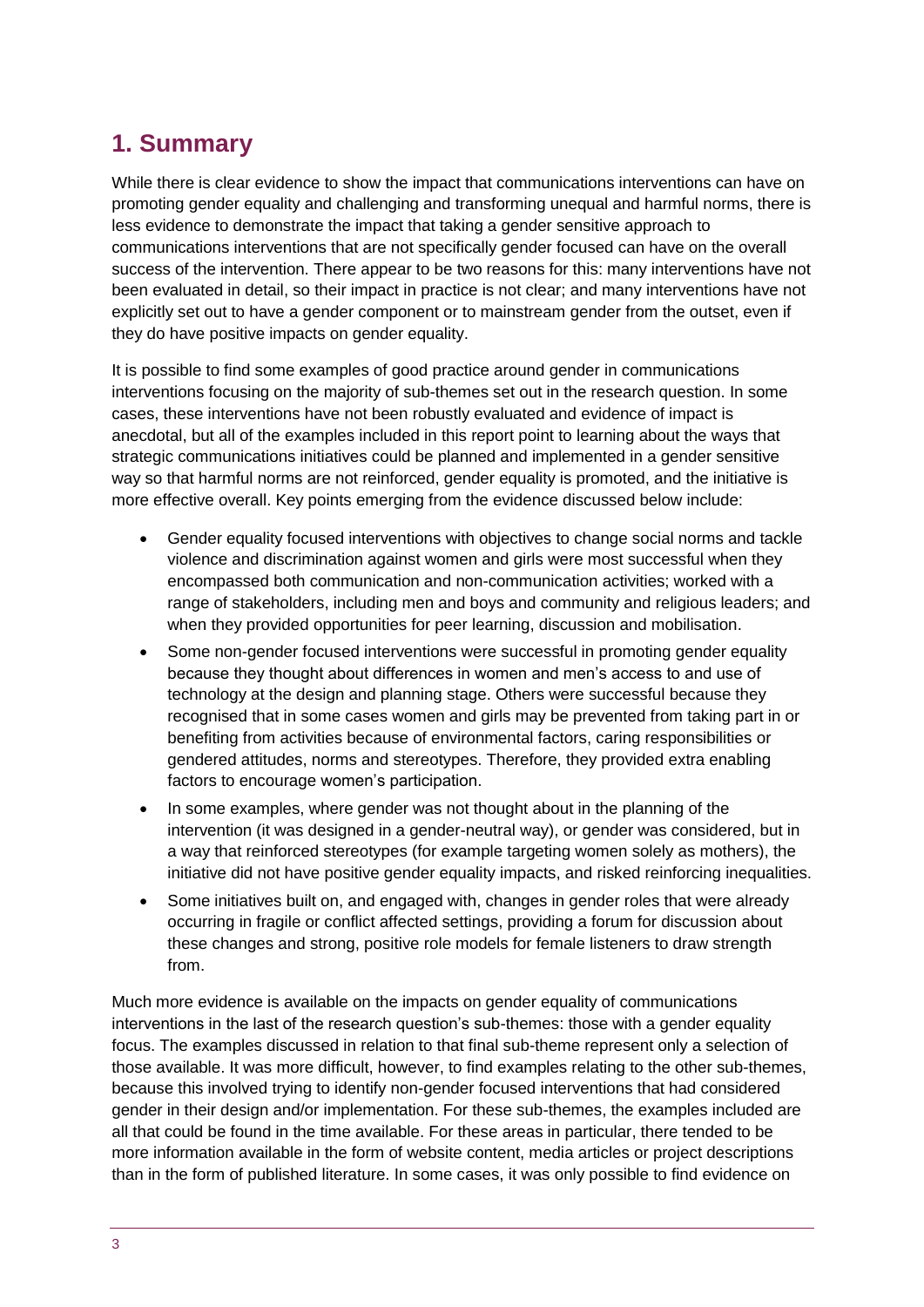policies and programmes that were not primarily communication based. Where this was the case, and learning from non-communications interventions may be useful and relevant for the design and implementation of strategic communications work, this learning has been included.

# <span id="page-3-0"></span>**2. Principles of gender sensitive communications**

Communications interventions can play a key role in promoting gender equality by challenging and transforming norms, attitudes and behaviours that create and maintain gender inequality and discrimination. They can also build confidence and skills to recognise and demand equal rights and access to resources and opportunities. In addition, gender equality is a key determinant of the realisation of other rights and opportunities, and is a prerequisite to solving a range of broader problems (Sengupta, 2018).

A range of tools and guidance documents exist on integrating gender into communications interventions and ensuring gender sensitivity or responsiveness in communications activities. Some of the key principles or approaches emphasised in these tools include:

- Ensure that gender is included in context analysis, formulation of objectives, identification of target audiences
- Ensure that gender is also considered when designing messages and choosing channels of communication
- Ensure that women and men are represented and visible
- Challenge gender stereotypes and avoid depicting men and women in exclusively stereotypical, disempowering or traditional ways
- Be sensitive to diversity in gender identification and sexual orientation
- Integrate gender into budgeting processes
- Ensure that gender is integrated into monitoring and evaluation processes, and collect and include sex-disaggregated data wherever available relevant

(FAO, 2011 p. 49; IOM, 2015 p. 6; UNDP, 2017).

UNICEF, in an assessment of the gender responsiveness of its communication for development initiatives, sets out the following key steps to follow:

- Include the perspectives of women, men, girls and boys in the programme
- Ensure that the design of materials, messages and interventions considers and challenges negative gender norms and the approaches facilitate discussion and dialogue that promote more equitable norms
- Take into account differences in access (related to education, mobility, workload or social practices) to products and services during planning and implementation
- Assess differential impact based on gender through sex disaggregated or gender sensitive data, and specifically examining gender transformation resulting from the intervention (Sengupta, 2018 p. 87)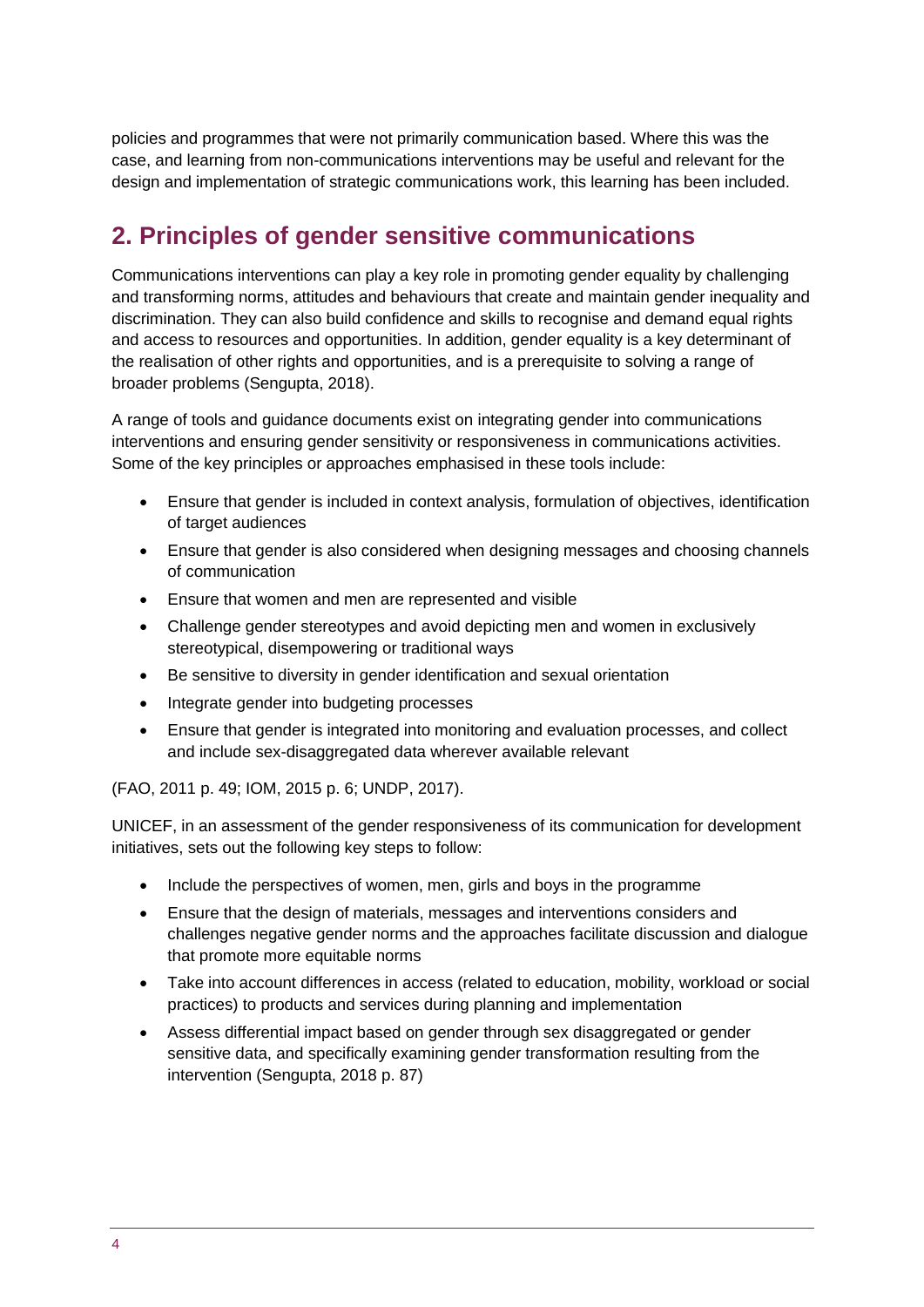UNICEF's assessment in Afghanistan, Bangladesh, Nepal and Pakistan reported differing levels of gender integration into the initiatives considered (Sengupta, 2018). <sup>1</sup> For example, in Nepal, a radio drama series on child-centred disaster reduction used gender sensitive language, gave equal air time to both women and men and included specific appeals around the importance of keeping girls in school, delaying marriage and giving adequate nutrition to girls. In Afghanistan, a project that partnered with local media to promote awareness of cord care after birth focused on mothers and female caregivers but did not address fathers and male caregivers, thereby risking reinforcing gender norms around women as primary carers and missing opportunities to transform gender roles and relationships (Sengupta, 2018 p. 27).

Finally, while much of the literature talks about gender sensitive or gender responsive communications, some suggests that a gender transformative approach – one that seeks not just to recognise and consider social norms around gender, but also to challenge and change them – is what is needed in the design of communications interventions. This may involve engaging men as allies and advocates for the creation of alternative masculinities based on the values of equality and non-violence (Khosla et al, 2013 p. 2091).

# <span id="page-4-0"></span>**3. Communications interventions focusing on crisis, stability, conflict transformation and peace building**

A review of C4D interventions found that in order for such interventions to be effective in postconflict environments, new approaches should be developed that provide women and girls with safe spaces to talk about their experiences of violence and engage them in empowering communication and media activities. They should also set up communication platforms that enable women to take part in reconstruction processes (Bau, 2015 p. 807).

One example of a communication intervention providing a space for discussion around gender roles and conflict is BBC Media Action's radio drama *Hay El Matar.* The drama follows the lives of a range of residents in one community in Syria. There are several female characters facing a range of challenges as their country experiences prolonged conflict. Some were taking on leadership roles and increased economic responsibility in the absence of their husbands. Evaluation of the drama found that women listeners identified with the strong female characters and saw them as empowering role models. Listeners were also prompted to reflect on changes in women's roles in Syrian society as a result of the conflict (BBC Media Action, 2018).

Another BBC Media Action output, the *Open Jirga* radio and TV debate programme in Afghanistan, aimed to reach a mixed gender audience of all age groups. However, by ensuring that women and men were represented in equal numbers in its studio audiences, *Open Jirga* created a space where women could engage with and challenge leaders and decision makers in the same way as men. Those watching and listening to the programmes said they had learnt about more violence against women and girls and women's rights as a result (Godfrey et al. 2017).

A systematic review of 26 studies covering communications for development (C4D) interventions in fragile states (Skuse et al, 2013 p. 115) found that C4D initiatives that target aspects of gender equality can positively affect collectively held social norms leading to increased empowerment,

-

<sup>1</sup> This assessment focused on an examination of programme documents, and did not look at impact or outcomes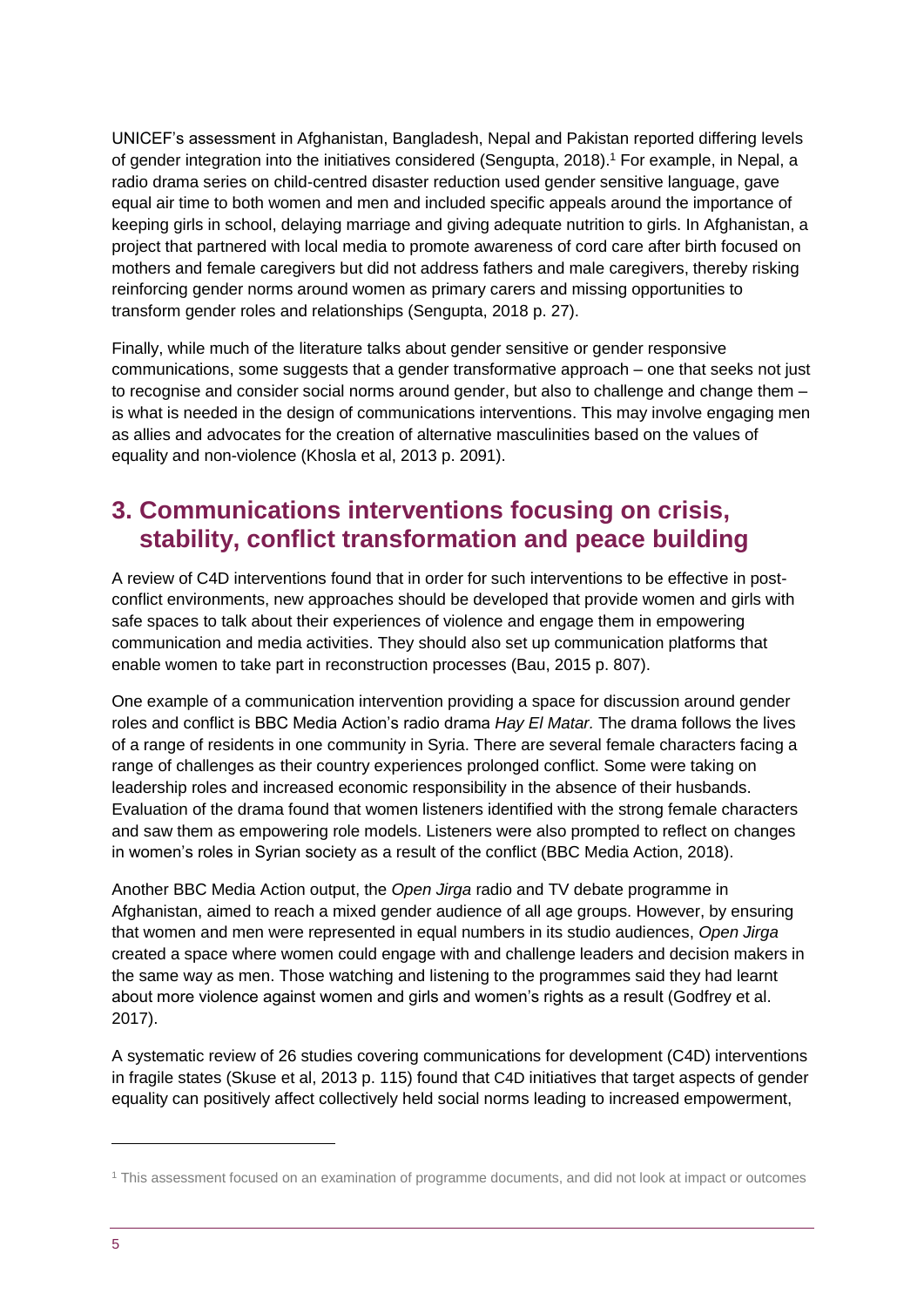such as electoral participation. The review also noted that the development of gender strategies can help more broadly focused C4D initiatives to address any gender inequalities that they may face or inadvertently create.

For example, as part of the *Sada* initiative in Afghanistan, 40,000 solar-powered digital audio devices were distributed, each containing 15 hours of civic education material designed to promote peace, national unity and democracy. Women were a particular focus of this initiative as a result of their lack of access to alternative communication technologies. Evaluation of *Sada* showed that by recognising that women's access to ICTs is constrained by a variety of factors including time constraints, economic constraints, and illiteracy, it demonstrated that technology is not gender neutral and that in order to address rights issues, it is essential to conduct a gender analysis of C4D interventions. Results of the evaluation indicated that the *Sada* device became a vehicle for collective listening and engagement between neighbours and communities, demonstrating that C4D interventions that target gender inequality can help increase social mobility and promote women's rights in conservative societies (Skuse et al, 2013 p. 25).

Another initiative in Niger and the Democratic Republic of Congo (DRC) provided support to local organisations to set up community listeners' clubs on a range of governance issues. The FAO-Dimitra project brought together radio listeners, in mixed or single sex groups, identify and discuss their priorities for change on the basis of what they have heard on radio programmes. One participant was chosen by the group to facilitate the discussions, and was trained for this role. The clubs then contacted community or rural radio stations (who are also trained to take part in the initiative) to give their opinions on the information broadcast and take decisions for action. Evaluation showed that the listeners' clubs, while not set up with specific gender equality objectives in mind, had an impact on women's participation and on norms around gender. In South Kivu (DRC), women listeners no longer saw information and communication as the sole preserve of men, specialists and journalists; they were speaking more in public and had greater self-esteem and self-confidence. in Katanga (DRC), radio stations were broadcasting more and more programmes aimed at and featuring women as well as men, and in Borobon (Niger), men's perceptions of women's abilities had changed since they started talking on the radio. The traditional chief has invited women to attend village meetings, from which they were previously excluded. (FAO, 2011: p. 51).

However, Skuse et al's review also highlights examples that were less successful in terms of promoting gender equality and changing harmful norms. For example, evaluation of a project using theatre and radio to promote non-violent conflict resolution in Guinea found that more men than women took part, and that the project failed to take into account the ways that women's caring responsibilities may prevent them from taking part in C4D activities. It also did not consider different understandings of conflict as experienced by men and women (Skuse et al, 2013 p. 27). The review argues that it is essential for C4D initiatives to recognise that audiences and stakeholders are diverse and have different needs based on factors including gender, age and ethnicity, occupational category and socio-economic standing, if they are to succeed in their objectives (Skuse et al, 2013 p. 103).

# <span id="page-5-0"></span>**4. Communications interventions focusing on radicalisation and countering violent extremism**

A recent study of the roles of women in countering terrorism and violent extremism found that much of the available literature in this area does not address the gender nuances at work and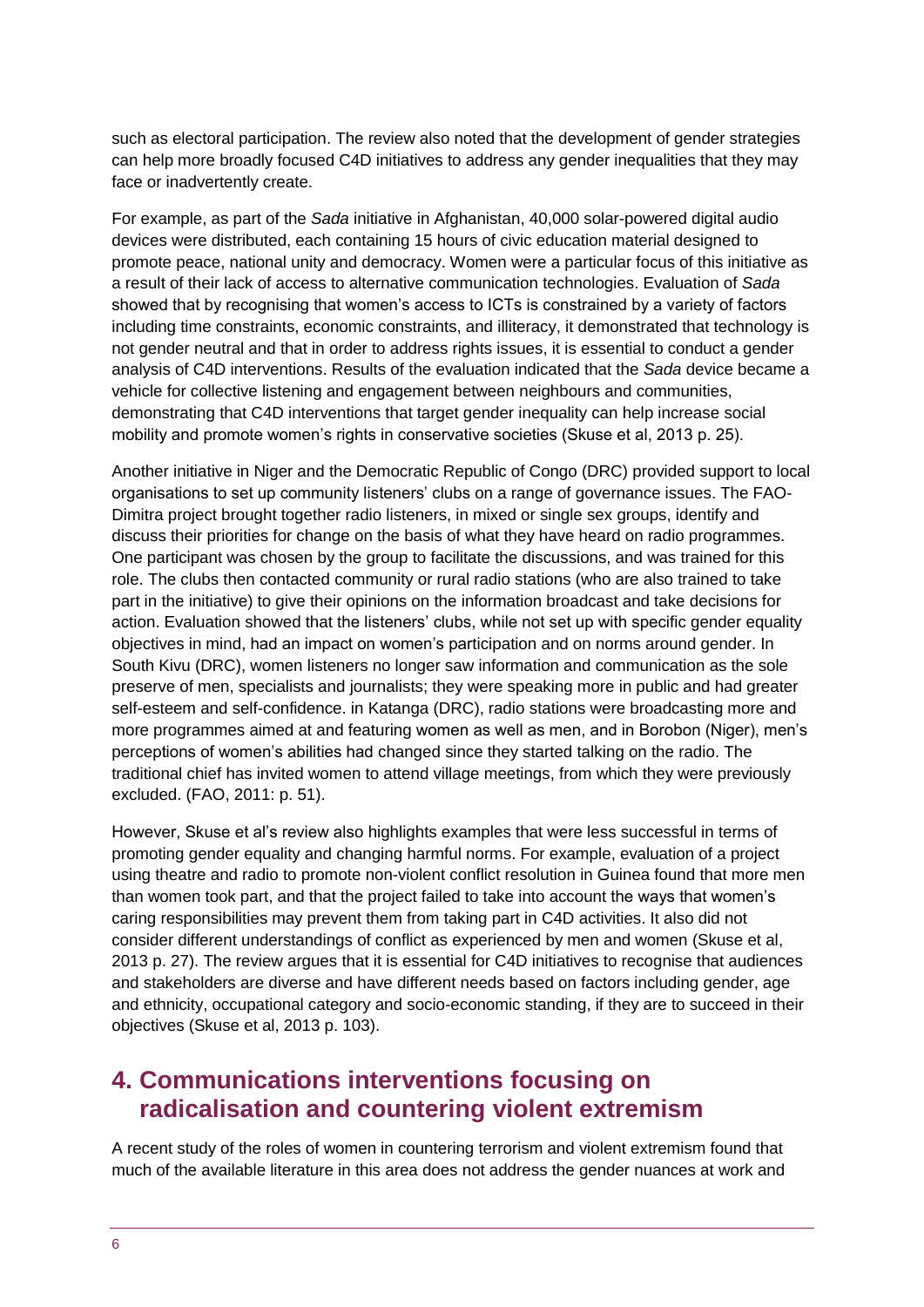that there is only a small body of literature that investigates the different roles that women play in violent extremism and terrorism (Fink et al, 2016). The study notes the importance of communications channels (namely media and social media) to recruit and build support for extremism and radicalisation. These have particular gender dynamics; for example, the Taliban uses messages aimed at mothers, convincing them to encourage their sons to join the insurgency and calling on mothers of insurgents to be proud of their son's sacrifices (Fink et al, 2016 p. 112). ISIS has used gendered messages to call for women to join their 'sisters' as both fighters and state builders (mothers, nurses and teachers) in the caliphate it has declared (Fink et al, 2016 p. 148).

A global mapping of research on youth, violent extremism and social media found that evidence on gender, radicalisation and social media is very limited (Alava et al. 2017, p. 21). The authors of the mapping point out that it is therefore difficult to design effective communications strategies to counter violent extremism and radicalisation as the mechanisms by which young women are being radicalised are not fully understood.

A GSDRC review on women and countering violent extremism conducted in 2017 found that few programmes focus specifically on women. Far more common are wider countering violent extremism programmes in which women are participants and beneficiaries or, to a lesser extent, wider programmes to counter violent extremism with women-centric components (Idris and Abdelaziz, 2017 p. 3). There was a lack of evaluations of these programmes. The authors note that one study, which looked at the experiences of Morocco and Bangladesh between 2000 and 2014, pointed out that the best deterrent against terrorism and radicalisation is educated, prosperous, safe, resilient and empowered communities. Therefore, promoting gender equality within these communities should be a key component of initiatives to counter violent extremism (Couture, 2014 in Idris and Abdelaziz, 2017 p. 12). In addition, one briefing outlining policies and programmes related to women, gender and terrorism notes that many do more harm than good by neglecting to integrate a gender perspective and by reinforcing gender stereotypes. Women may be depicted as helpless victims and/or seen only as mothers, and this failure to recognise their wider roles limits the scope and impact of initiatives to counter violent extremism (Haynie and Oudraat 2017, in Idris and Abdelaziz, 2017 p. 13).

Idris and Abdelaziz summarise some key recommendations on promoting the role of women in countering violent extremism from several reports and studies. Some of these that might be of interest when designing and implementing strategic communications interventions include: build the capacity of women and girls to contribute safely and productively to countering violent extremism efforts in a manner tailored to local contexts; engage girls and young women through education, which as well as enhancing resilience and reducing radicalisation, can also address gender inequalities and gender specific factors that may drive violent extremism; in contexts where gender dynamics play an important role in recruitment and radicalisation to violent extremism, introduce initiatives specifically focused on women; and avoid using women's groups solely for counter-terrorism purposes, as this can lead to negative consequences for those groups (2017, p. 10-14).

One promising initiative that is still a work in progress is the *Farar Tattabara* (White Dove) radio platform in Nigeria. It is an emerging Hausa language radio platform set up by Equal Access in northern Nigeria with a focus on countering violent extremism. Equal Access undertook participatory research within communities in northern states in order to design the platform with strong contextual knowledge. From this research six priority areas emerged, one of which was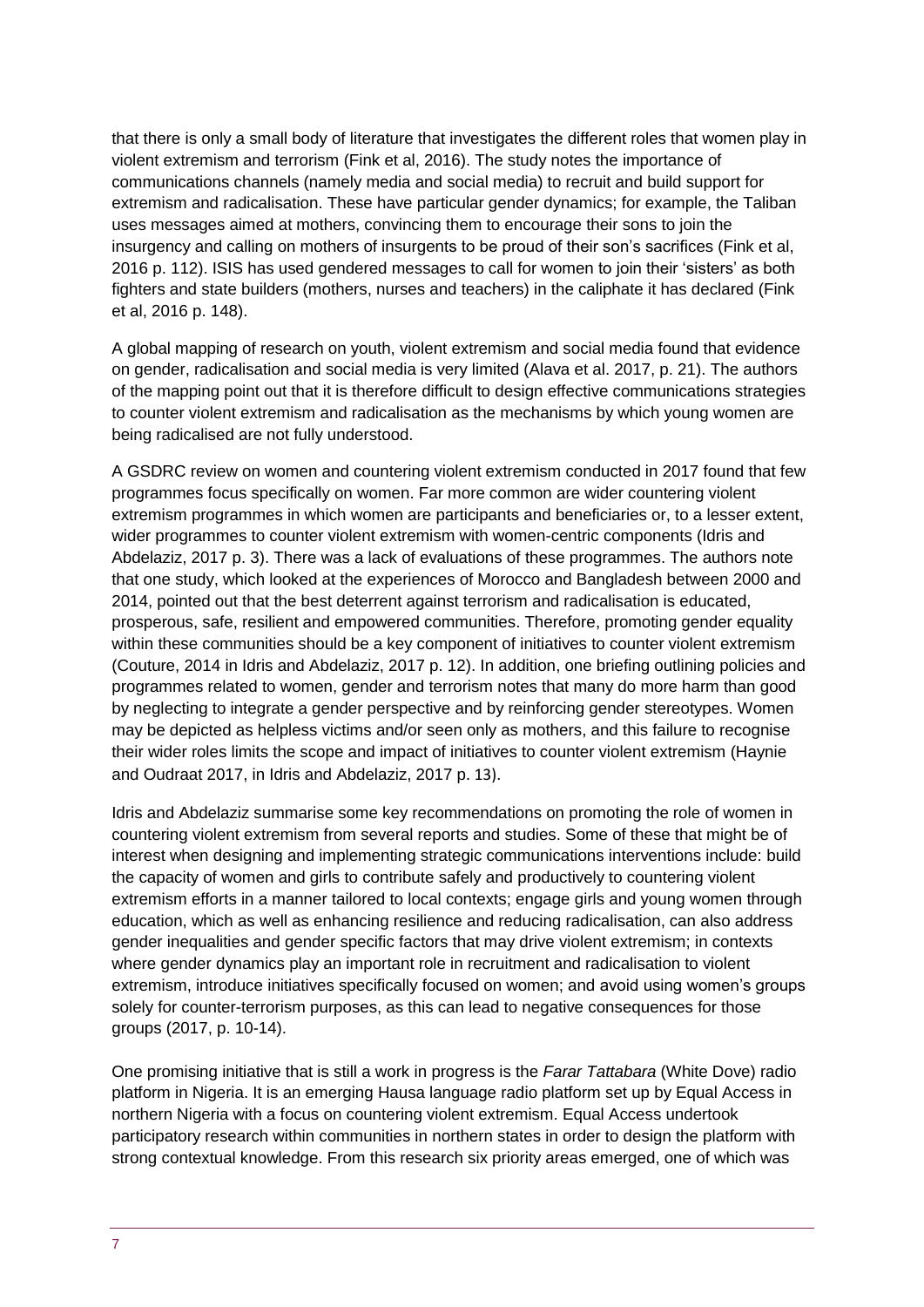gender equality. Respondents felt that gender equality was slowly improving, with, for example, more women in leadership positions. But they talked about factors – such as domestic violence and unequal access to education – that could contribute to women feeling undervalued, and possibly more prone to radicalisation. Having conducted this initial, participatory research, the findings and priorities identified will be incorporated into scripts and storylines for the radio platform. For the gender equality priority, Equal Access proposes radio content that addresses women's empowerment, including discussions with influential community and religious leaders. It will also look at the need for men to examine their own contribution to gender inequality by openly discussing perceptions and standards of masculinity, equity, and access to opportunities (Dietrich, 2017 p.14).

Another interesting project in this area is Sisters Against Violent Extremism's *Witness of History*. The project is creating a network of eyewitnesses of terrorism, with the aim of promoting reconciliation rather than revenge. Women are involved in the project as mothers, educators, journalists, and activists. Video testimonies are collected from victims and those affected by violent extremism as soon after the event as is possible. The project intends to help these voices to be heard in activities to develop new strategies to combat radical ideologies and consolidate peace and security in unstable regions (Sisters Against Violent Extremism, online). Unfortunately, evaluations of the initiative do not appear to be available yet.

# <span id="page-7-0"></span>**5. Communications interventions focusing on migration**

A review of the impact of communication activities to deter irregular migration (informing of the risks and dangers of irregular routes, smuggling or trafficking), reported a dearth of evidence on the impact and effectiveness of such campaigns, largely because irregular migration is very difficult to track (Browne, 2015). The evidence that was available contained contradictory messages, with one study recommending that communication interventions should focus on particular at risk groups (EMT 2012, quoted in Browne, 2015) whereas another advised that entire communities should be involved (UNHCR 2011, quoted in Browne, 2015). Anecdotal evidence suggests that poverty, inequality, conflict and lack of economic opportunities at home, and reports from trusted social networks about conditions abroad, play a much stronger role in migrant decision making. The review found that where activities had a gender focus, this tended to be around trafficking of women and girls, but gender was not generally considered when looking at irregular migration (Browne, 2015 p.2).

Research from Seefar demonstrates that migrants in refugee camps or government centres feel they have insufficient information to understand the processes they are in and the decisions they need to make (Seefar, online). Multi sectoral rapid assessments conducted by UNICEF had similar findings, so in collaboration with NGO partners, UNICEF established *Information Feedback Centres* to ensure consistent and coherent dissemination of key lifesaving messages across Rohingya settlements in Bangladesh. Almost 75 per cent of visitors to the centres are women, one third are between 18 and 29 years of age, and close to 90 per cent of the queries are related to health issues. The key areas discussed include a range of child wellbeing issues including the safety of women and girls to ensure they are protected from sexual abuse, child marriage, violence and other harmful social norms. It was essential therefore that the initiative was designed in a gender responsive way. This meant understanding and addressing the unique and contextual needs and barriers to accessing information or services for girls and women. Examples of how this is done in practice include organising home visits as well as drop in events, peer group discussions conducted with separate groups by community mobilisers, and radio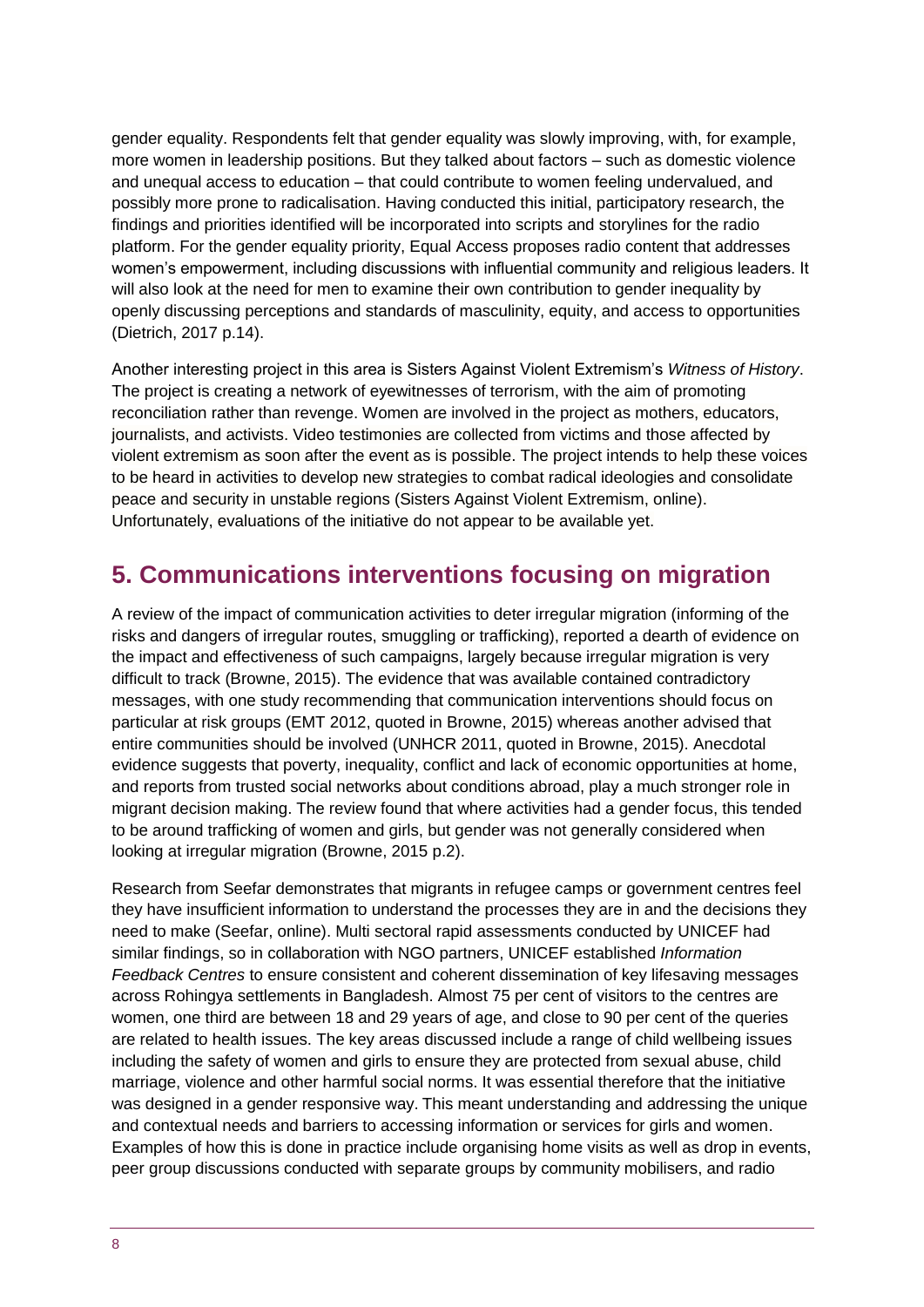programmes focusing on gender norms and differences in families and in accessing services (Sengupta, 2018 p. 36-37).

## <span id="page-8-0"></span>**6. Communications interventions focusing on wider threats such as corruption, serious and organised crime, trafficking and modern slavery**

#### **Trafficking and modern slavery**

A review conducted by Seefar (2018) of 19 strategic communications interventions in Vietnam conducted over the last 15 years on the subject of trafficking and modern slavery found that because interventions had not been designed with monitoring and evaluation systems to track and measure impact and progress, little evidence exists to show if or how the initiatives have contributed to positive change. Gender equality and norms are not explicitly discussed in relation to the interventions reviewed, however when looking at communications activities conducted by the Asia Foundation to combat human trafficking in Vietnam, the review found an anecdotal mention that the activities had resulted in "a drop in incidents of trafficking, with many women actually avoiding potentially suspect foreign marriage and job offers due to their enhanced knowledge and awareness" (The Asia Foundation, quoted in Seefar, 2018 p.11). However, because this was not included as an indicator in relation to the activities, it was difficult to show exactly how this change had happened. The review also discusses an initiative by the Pacific Links Foundation and the English football premier league, which used "traditional gender stereotypes" about men and football to try to dispel myths that migrating to Britain would bring fortune to young males (Seefar, 2018 p. 6). The impact of this initiative is unclear.

In Romania, *PIP*, an anti-trafficking campaign, was conducted in 2014 with the aim of raising awareness in young people about the risk posed by the trafficking in human beings, and informing Romanian women and girls about trafficking in persons for the purpose of sexual exploitation. The campaign included the dissemination of leaflets, flyers and other materials in schools, shopping centres, airports and on public transport, as well as a short film featuring a well-known actor. The campaigns messages were disseminated across traditional and social media channels. The campaign looked at trafficking in the context of human rights violations, gender discrimination and discrimination of minorities. Evaluation showed that 85 per cent of young people surveyed after engaging with the campaign felt they had a better understanding of human trafficking for sexual exploitation, and 81 per cent said they knew where to get information on preventing trafficking (however it is not clear whether this question was also asked in the preactivity evaluation) (Swiss-Romanian Cooperation Programme, 2014).

One example that is considered a success is *MTV Exit* in the Asia Pacific region. *MTV EXIT* was a large-scale multimedia programme developed by MTV, USAID and the Australian government. It ran from 2004 until 2014 and was designed to raise awareness of trafficking in persons with the objective of promoting behaviour change and driving social action. The project had four domains: media content, live events, youth engagement, and strategic communications. Gender equality was a key component of the project, with strategic acknowledgement that effective results would not be achieved without explicit attention being paid to the gendered dynamics of trafficking in persons, and the different views, needs, interests and roles of women, men, girls and boys.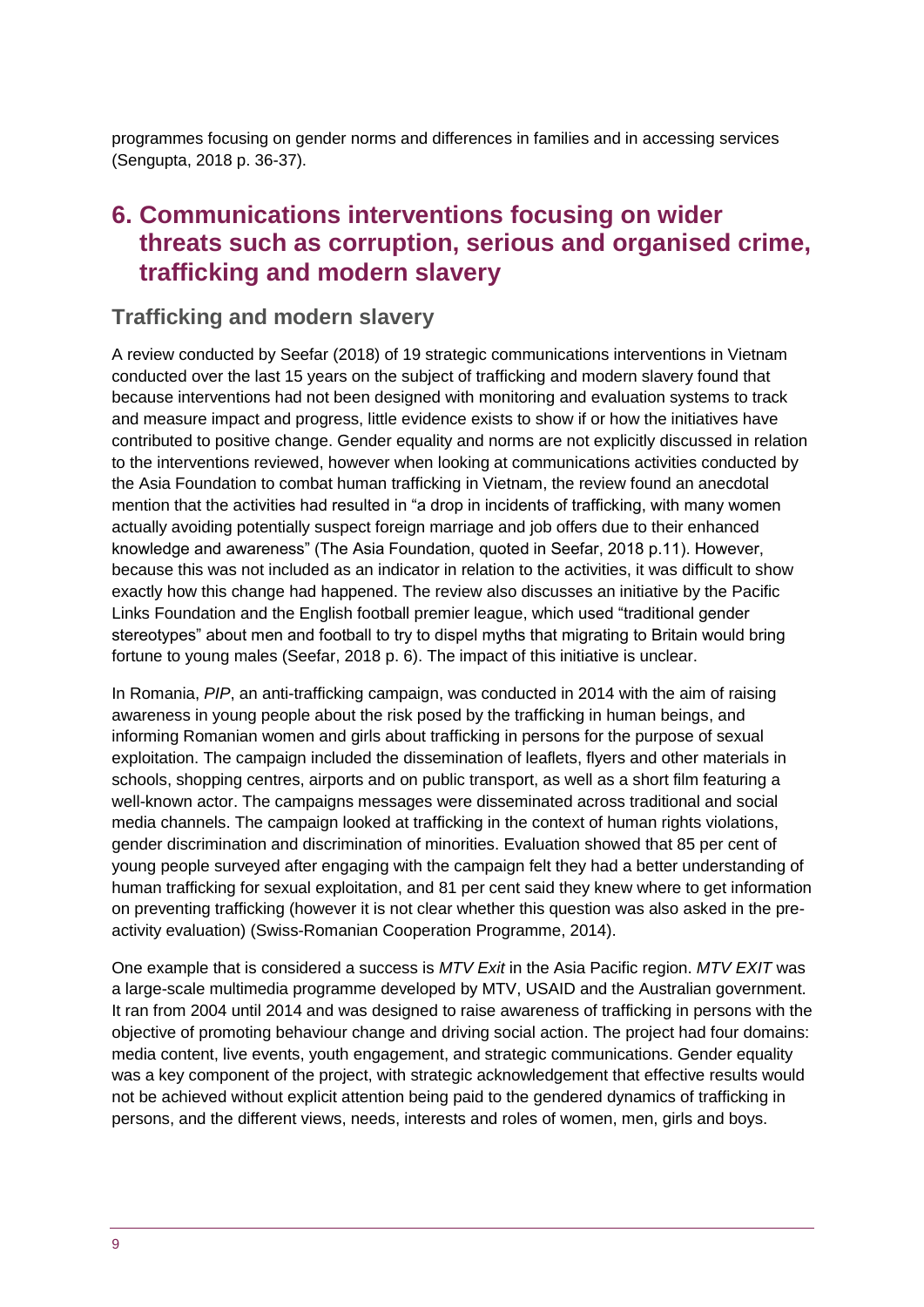*MTV EXIT* developed a gender strategy, the components of which included building capacity for gender analysis and planning, promoting and facilitating the use of sex disaggregated data, establishing accountability, and building partnerships across a wide range of stakeholders. Gender equality was integrated across the four domains of the project from conceptualisation and developed through to implementation, monitoring and evaluation. *MTV EXIT* also worked with a wide range of key stakeholders to draw on their knowledge about effective tools and guidelines for integrating gender into its media operations and content and to ensure that consultations and participatory processes included diverse gender perspectives.

Women and men engaged with the project in roughly equal numbers. Long term change was assessed using a framework to measure knowledge, attitudes and practices of groups thought to be at risk of trafficking. Positive results were noted in all project countries, with the Philippines, Vietnam and Myanmar recording most change. The end of project report states that the intervention was successful in increasing anti-trafficking in person knowledge and attitudes among targeted groups, strengthening regional capacity to campaign and use social media for public education, strengthen government level advocacy around anti-trafficking, strengthening national and mass media and social media dissemination of anti-trafficking messages, and reaching over 1.8 million people through live events (MTV Exit Foundation, 2014).

### **Corruption**

UNDP's *Global Thematic Programme on Anti-corruption for Development Cooperation* ran from 2008 to 2011, and included some communications elements. Entry points for integrating gender into the programme included: supporting the development of gender disaggregated, nationally owned corruption measurement and diagnostics tools; capacity development of civil society and media, such as supporting women journalists' networks and women's networks against corruption; gender balanced awareness raising campaigns against corruption; and developing and disseminating knowledge products on how corruption affects women and men differently (Hossain, et al. 2010 p. 28).

One example of how this was done is the *Organising Women Against Corruption* project in Argentina. With funding provided by the UNDP, UNIFEM partnered with the Fundación Mujeres en Igualdad to organise and mobilise women in order to raise public awareness of their rights to access public information. A toolkit was produced that included materials on the Access to Information Law, along with a road map for individuals and non-governmental organisations on requesting information about the financing and enforcement of gender policies. In addition, a documentary film titled 'Gender and Corruption' was created to educate the public on this rarely discussed subject. The project achieved significant results in decreasing corruption and in ensuring greater accountability in the provision of gender sensitive public services, with funds that had been diverted away from actions to support gender equality being returned to their original purpose (Hossein, et al. 2010 p.29).

# **Organised crime**

A GSDRC research review notes the importance of considering sociocultural issues as part of strategies to tackle organised crime, including subcultures of young people living in peri-urban and destitute areas of cities, and women and girls who, while not figuring in large numbers among the hierarchies of organised criminal groups, are at risk of becoming victims of gender based criminal violence and other abuse (Schultze-Kraft, 2016 p. 15). The review discusses three types of interventions used to help prevent the spread of organised crime in a development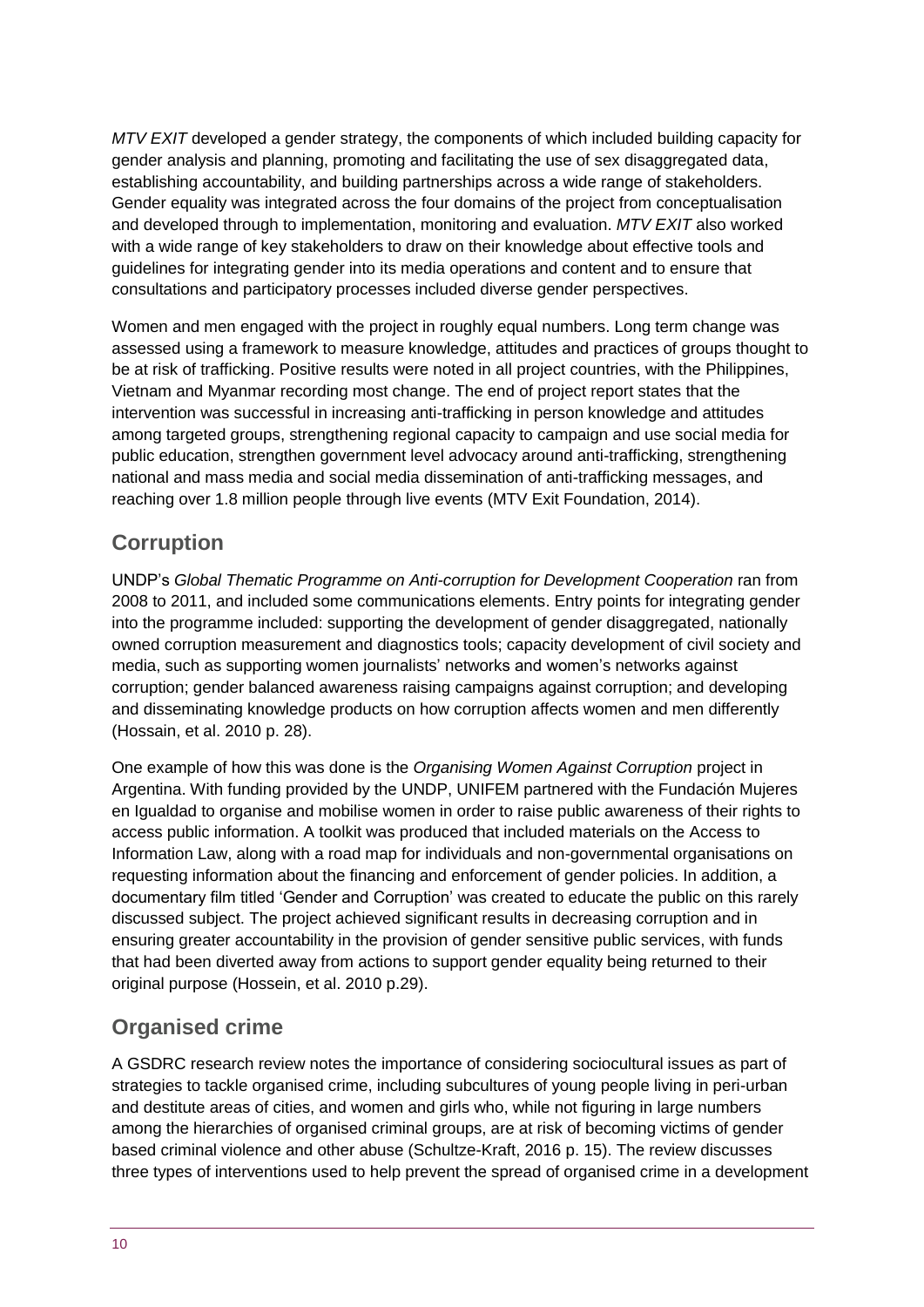context: direct interventions that directly weaken organised crime groups or networks by reducing their ability to operate; indirect interventions targeted at building the capacity of community and state actors to be resilient to the risks posed by organised crime; and interventions that mitigate the impact and harm of crime in different sectors, including reducing violence and enhancing social and environmental protection (Schultze-Kraft, 2016 p. 23). Unfortunately, the review did not find any systematic evaluations of the impact of such interventions, and whether they include a gender perspective is not discussed. However, the review recommends greater attention in future research towards gender issues in the analysis of organised crime and in the design of interventions to reduce its negative effects on development.

# <span id="page-10-0"></span>**7. Communications interventions focusing on countering disinformation**

There does not appear to be, as yet, published evidence on the gender dimensions of disinformation and what could be done to counter it. For example, a recently published research report on countering information influence activities (Pamment et al, 2018) has no mention of gender, sex or women, even in the section on trolling, which is known to have particularly gendered and misogynistic dimensions. However, there is anecdotal evidence of the ways that gendered narratives are being used in disinformation, with female politicians and other high profile women appearing to face a growing threat. For example, Ukrainian MP Svitlana Zalishchuk became a target for fake, sexualised tweets after she spoke about the effects on women of her country's war with Russia. Female politicians and journalists in Georgia were also been victims of sexualised disinformation campaigns prior to the country's elections in 2016 (Jankowicz, 2017).

Recent research on the ways that new technologies and online spaces are being used to try and silence women's rights activists in Zimbabwe, Nepal and Kenya found that new forms of violence and abuse against women in online spaces are underpinned by the same unequal power relations and discriminatory social norms as other forms of abuse faced by women and girls. The attacks experienced by the women activists in the research were often highly sexualised and focused on their body, appearance or sexuality. They involved: unwanted sexualisation (including altering images on social media platforms to make them sexual in nature); non-consensual sharing of intimate videos and images; cyber stalking; threats of violence; and cyber bullying. The results were that women were less willing to engage in public debate and withdrew from certain conversations entirely (Womankind, 2018). Research conducted by Amnesty International found that online violence and abuse is often targeted at those who don't conform to traditional male and female gender norms (Amnesty, 2018), and research by the Association for Progressive Communications and Hivos found that prominent women in areas where men have traditionally dominated are particularly open to online abuse (APC, 2013). These gendered dimensions of online abuse will clearly be of importance in developing effective strategies to counter disinformation.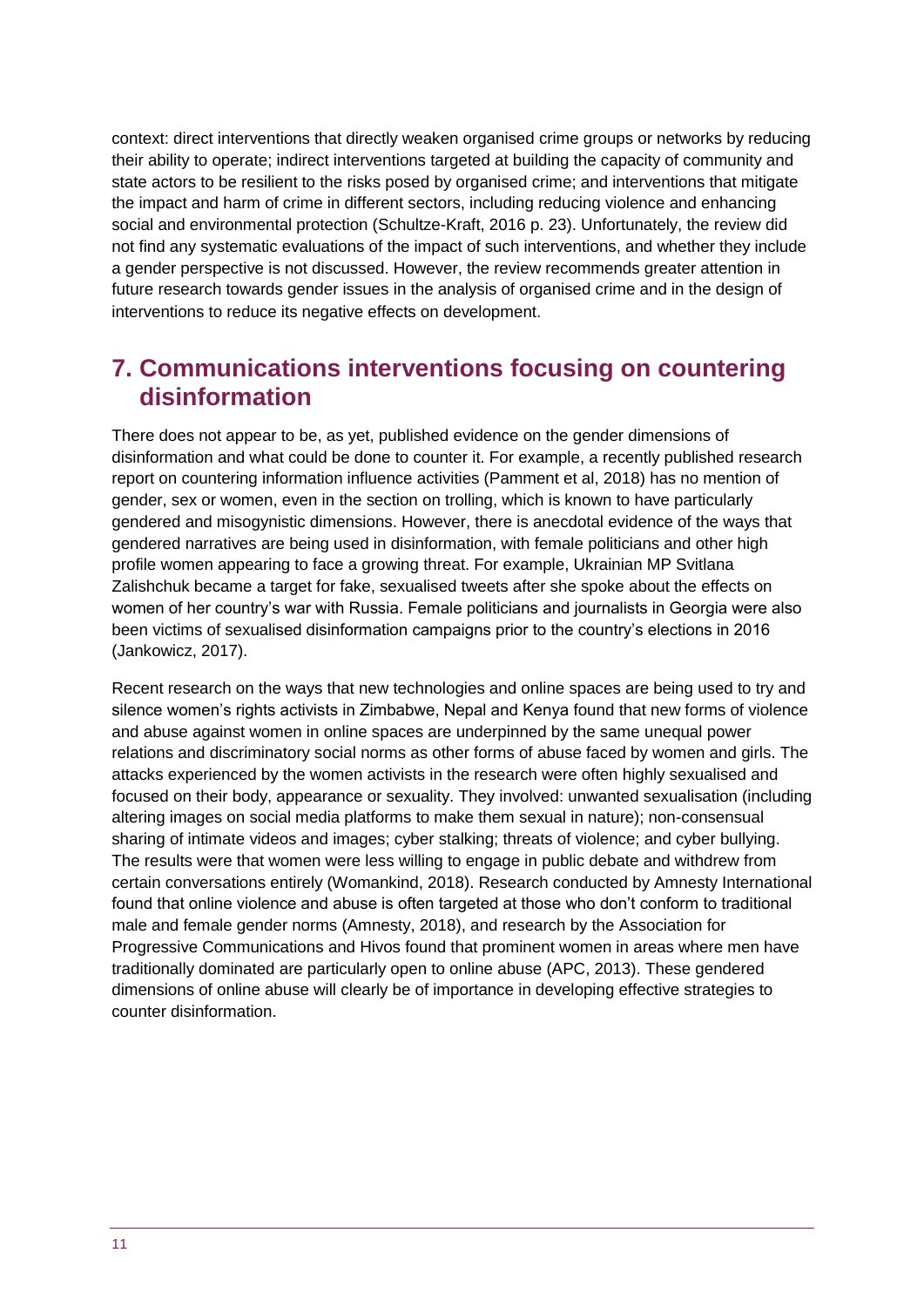# <span id="page-11-0"></span>**8. Communications interventions with a gender focus**

#### **Communications interventions designed to change norms, attitudes and behaviours around gender**

A review conducted in 2011 by GSDRC on communications initiatives to change attitudes and behaviours summarised some key lessons learnt from evaluations of communications initiatives, which included: conducting formative research when conceptualising communications strategies; using mixed methods; building on tradition and popular culture; and reaching out to community leaders (Haider, 2011 p. 2-3).

Analysis undertaken in 2017 by K4D on interventions to change gender norms and wider attitudes and behaviours includes several examples of communications interventions aiming to change norms in order to improve outcomes around health, hygiene, sanitation and gender equality. Activities included community dialogue, mass media and edutainment (Haider, 2017). Common findings were that engaging men and boys, as well as community leaders, is especially important when trying to change gender norms, and that there is evidence to show that focusing on specific groups within communities who act as change agents, diffusing messages more broadly, can be a successful approach.

A 2014 review of 61 communications interventions aiming to change the norms around gender affecting adolescent girls in low and middle income countries found that communications programmes are an effective way of promoting change in gender norms, and can reach a variety of stakeholders with both specific messages about gender norms and broad gender equality messages (Marcus, 2014 p. 2). Key findings from the review included:

- Longer or more intense exposure to communications interventions tends to lead to greater and more sustainable changes.
- Interventions focusing on multiple areas of gender equality tend to achieve greater change on the issues they address in more depth than on those they address in less detail.
- Broader interventions, encompassing both communications and non-communications activities, have been slightly more effective than those that focus on communications alone.
- The most successful activities work with multiple stakeholders (for example girls, family decision makers and community influencers).
- Greater changes were achieved in attitudes than in practice. The gap between attitude and practice change was greater for media-based interventions, and lowest for nonformal education-based approaches that stimulated discussion within peer groups (Marcus, 2014 p. 2).

However, the review found little evidence focusing on specific approaches or challenges in conflict affected or fragile settings.

Some success stories highlighted by Marcus' review include *Taru,* a radio soap opera in India that featured a strong young female character. Evaluation found that listening to *Taru* led adolescent girls to challenge traditional conventions and norms by talking to boys in public and engaging in community problem solving. Similarly, girls who listed to programmes made by the *Meena Communications Initiative* in South Asia said they had been inspired to do 'masculine'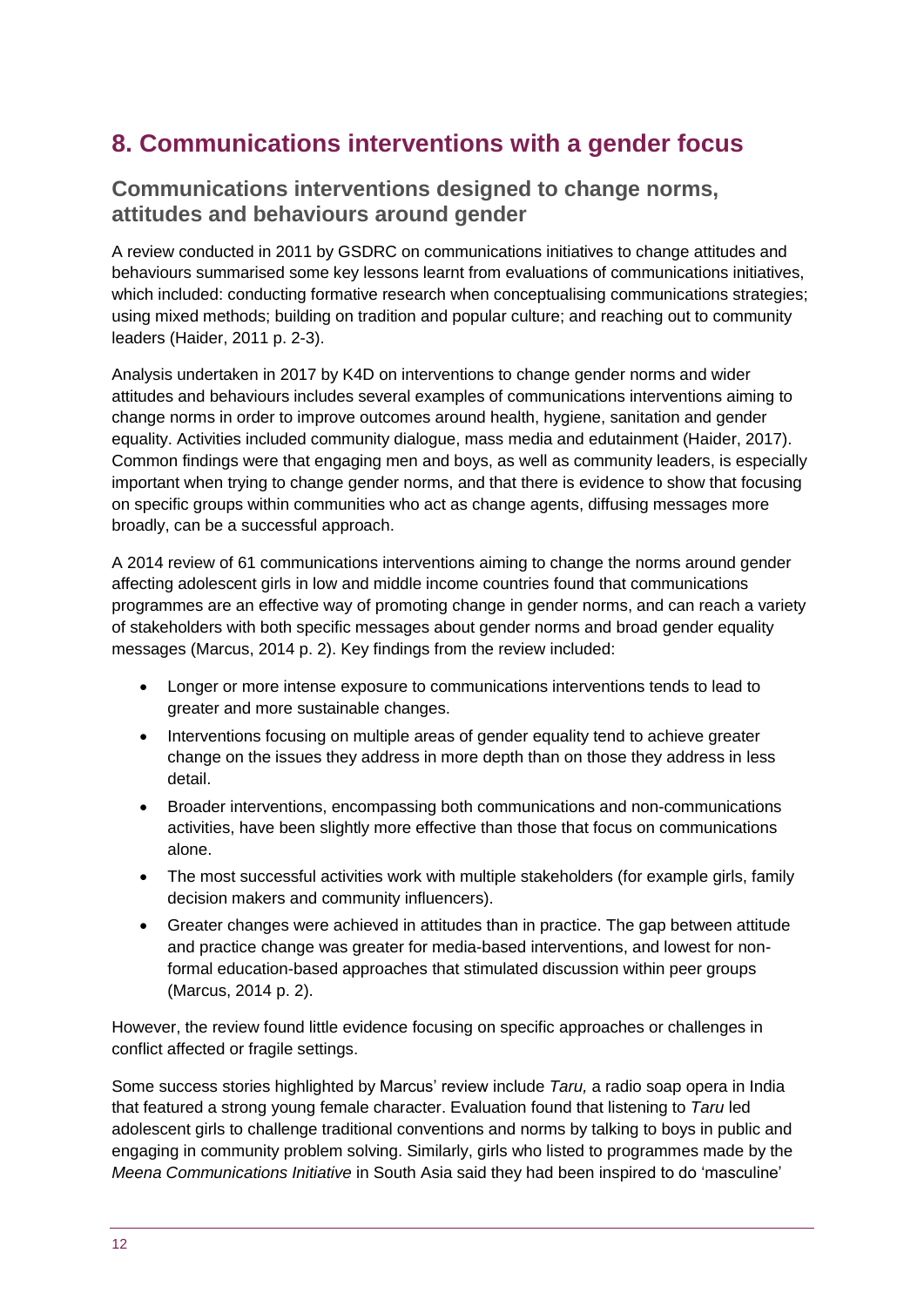tasks such as repairing hand pumps. Adult listeners reported changing their views on practices such as giving boys more or better food than girls (Marcus, 2014 p. 6). Also in India, the *We Can End All Violence Against Women* campaign, which ran between 2004 and 2010 and was part of a wider campaign across six South Asian countries, aimed to inspire people of all ages and genders to sign up as 'change makers', taking an oath to practice gender equality in their own lives and encourage at least ten other people to do so too. Change makers were provided with communications materials to help them in this task. Evaluation of the campaign showed that the approach had had some success; in West Bengal 21 per cent of people in change makers' circles of influence had taken the pledge, and in Rajasthan 25 per cent of people in these circles had pledged not to marry off young women in their families before age 18 (Marcus, 2014 p. 13).

#### **Engaging men and boys in communications interventions to change gender norms**

Recent years have seen an increased understanding that if initiatives are to avoid perpetuating unequal and harmful gender roles and stereotypes, and if they are going to achieve gender transformation, they need to engage men and boys as well as women and girls. Focusing solely on women and girls without gaining buy-in from others in communities can increase the risk of doing harm or provoking backlash against women and girls (Edstrom, et al. 2015).

A range of examples exist of initiatives with communications components that aim to challenge and transform harmful gender norms and practices, and engage with men and boys as part of this. One example is *Kembatti Mentti Gezzimma*'s initiative in Ethiopia which works to encourage communities to abandon the practice of female genital mutilation/cutting. A community conversations approach is used, engaging women and men community members as well as community and religious leaders. One of the initiative's activities involves publicly celebrating and supporting men who marry uncut women, including televising the marriages. Feedback on the initiative indicates a phenomenal reduction in FGM/C in its areas of focus, as well broader changes such as attitudes around women's access to property inheritance and political participation, and improvements in more equitable household decision making and reducing women's care burdens (BRIDGE, 2015b).

A review of 'education entertainment' media programmes to engage men in ending violence against women notes the success of some well-known initiatives, including *Soul City* in South Africa, an advocacy campaign involving television and radio dramas, and Breakthrough's *Bell Bajao* media campaign in India (Lapsansky and Chatterjee, 2013). The review also includes examples of initiatives that were less successful; one programme in Zimbabwe promoting family planning led to an increase in the use of modern contraception, but there was also an increase in men making family planning decisions without involving their partners. Similarly, in Nepal, another family planning intervention didn't pay enough attention to the patriarchal hierarchies that allow and maintain men as household heads. This meant that the intervention could not be successful in supporting women to get involved in decisions around family planning (Lapsansky and Chatterjee, 2013 p. 39).

Lapsansky and Chatarjee's review notes five ways that men have been portrayed in education entertainment campaigns: invisible men; men as perpetrators; men as allies; men as agents in challenging hegemonic masculinity; and men as agents in redefining manhood (2013, p.45). The authors recommend that initiatives should aim to employ the latter three approaches. However, they stress the importance of striking a balance between giving increased agency to men in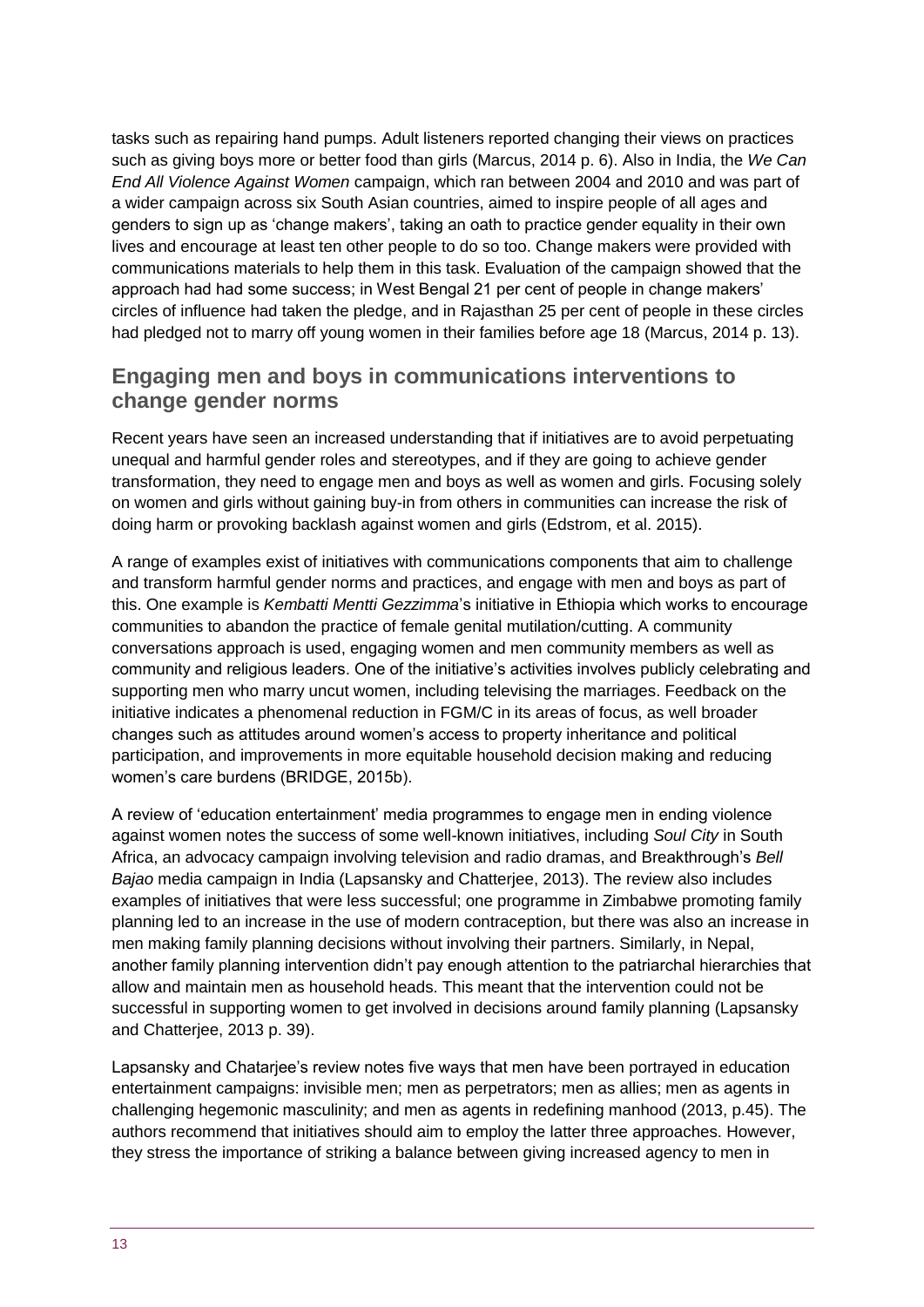challenging unequal and harmful gender roles and norms, and ensuring that women's voices are not relegated to the margins as a result.

#### **Interventions that address gender-based violence and harmful norms in fragile and crisis affected settings**

A review of 75 communications initiatives designed to address gender-based violence, harmful traditional practices and resulting health issues in Liberia, Democratic Republic of the Congo, Rwanda, southern Sudan, Uganda, East Africa, Thailand, Myanmar, Pakistan and Afghanistan reported a dearth of evaluations of communications interventions in crisis affected settings. However, the review did uncover evidence of the importance of taking a participatory approach to communications interventions, working with local communities to determine their needs and design activities that match their priorities, with the overall objective of achieving gender equality related change (Cooper et al, 2010 p. 3).

Successful examples include the UNDP funded *Community Conversations* initiative in Ethiopia, which brings women and men of different generations together in facilitated discussions, with the aim of encouraging communities to design and implement their own locally driven plans for action on subjects such as HIV/AIDS and harmful practices. Guiding principles for the discussions are sensitivity to local experiences, facilitation rather than intervention, gender sensitivity and inclusion of women and girls, mutual learning, mutual trust, and building on locally existing strengths (Cooper et al, 2010 p. 13). The *SASA!* initiative in Uganda uses local activism, media and advocacy (small-scale media and street theatre), communication materials, and training of community activists to prevent violence against women and HIV. It was designed to address a core driver of VAWG and HIV – the imbalance of power between women and men. *SASA!*'s approach of unpacking both positive and negative power in order to create social norm change has yielded a range of positive results, including a significant reduction in women reporting having experienced intimate partner violence in the targeted areas and helping to foster a broader community non-tolerance of violence against women (Haidar, 2017 p. 10).

The *Stepping Stones* communications programme has been adapted for use in over 40 countries, including many that are deemed fragile and conflict affected. It is a gender transformative community training programme designed to address gender roles and promote equitable relationships, with the aim of reducing HIV transmission. It uses a participatory learning approach to empower women and men to enhance control over their sexual and emotional relationships. Activities include drama and role play, which help communities communicate about subjects that are not normally spoken about. Evaluations of *Stepping Stones* have found that it is successful in changing men's attitudes and behaviours, and in particular, in generating realisations that violence against women is wrong. It has encouraged greater equality, mutual respect and empathy, increased respect for women's rights, sharing of household work, and improved gender relations, although it is important to note that its impacts vary by country and context (Cooper et al, 2010 p. 15; Haidar, 2011 p. 2).

The *Living Peace* intervention in the Democratic Republic of Congo worked with the male partners of women who had experienced conflict related rape and intimate partner violence, with the aim of reducing stigma against women victims, involving men in reconstructing their identities in non-violent, gender transformative ways, and building social cohesion. It combined psychological therapy with strategic campaigns and information dissemination (BRIDGE, 2015a). A qualitative impact evaluation of Living Peace was carried out in 2016. It found that the majority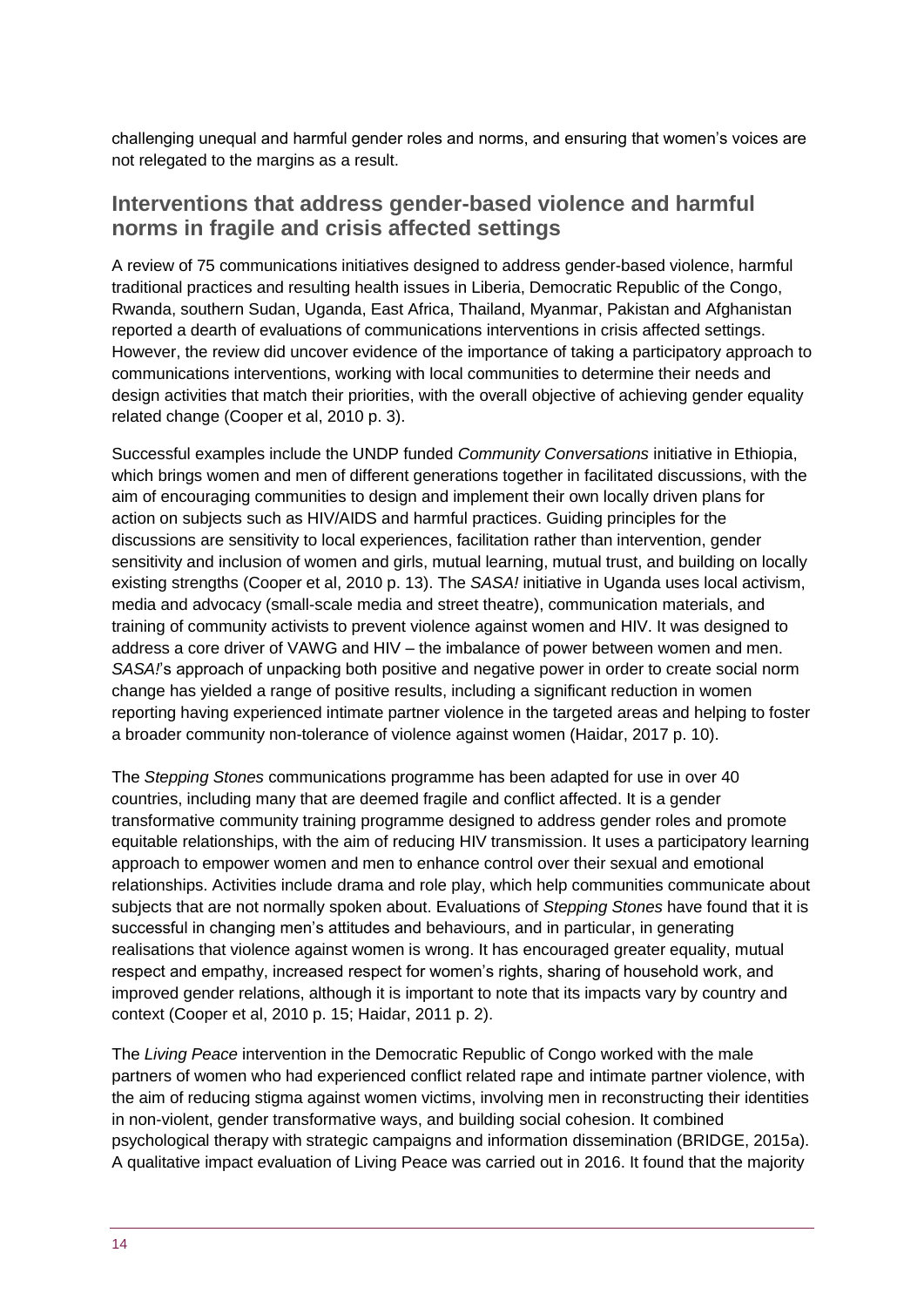of male participants reported that taking part had helped them to adopt more equitable, nonviolent attitudes and behaviours. This included reducing alcohol consumption, changes in household roles and relationships, greater communication and trust between partners, better and more consensual sexual relationships and increased acceptance of women who had been raped and children born out of rape (although it is important to note that relapses in violent and abusive behaviour were reported by some men). Partners of the participants reported that they felt healthier, happier and less stressed, and that their children felt safer and more involved with their fathers. Wider community members spoke positively of the men's behaviour and attitude changes and said this had encouraged them to make changes themselves (Tankink and Slegh, 2017 p. 8).

The *Safe Age of Marriage* programme in Yemen aimed to end child marriage and improve the poor health and social outcomes of girls by changing entrenched social/gender norms about the value of the girl child and the importance of girls' education. The programme involved a range of outreach and communication activities, including discussions, role-plays, storytelling, poetry recitations, debates, mobile clinics, information booths, radio messages, newsletters and film screenings. The programme achieved an 18 per cent increase in awareness about the benefits of delaying marriage; the postponing/prevention of 53 early girl and 26 early boy marriages; and buy in from leaders when the Ministry of Religious Affairs in Amran asked all religious leaders to disseminate messages on the health and social consequences of child marriage in their sermons. Lessons learnt from the programme included the importance of working through local and national organisations to counter local suspicion and actively engaging religious leaders, the main gatekeepers in rural communities. It was also important to build the capacity of local educators delivering the activities, and as part of this recognise and address the gendered attitudes and barriers that they might hold and face (Haidar, 2011 p.14).

The 2011 *Use Your Voice* campaign in Papua New Guinea used radio, television and mobile phones as platforms to reach audiences with messages encouraging speaking out against violence against women and girls and displacing associations between violence and masculinity. The key campaign objectives were knowledge and awareness raising, attitude change and behaviour change. Kholsa et al (2013) evaluated the impact of the campaign via a national survey and focus groups. The campaign had reached 42 per cent of survey respondents, but 41per cent said they knew little or nothing about domestic violence. Of those who said they had received, seen or heard information about violence against women in the last six months, 89 per cent of men and 87 per cent of women said they would intervene if they witnessed an incident. However, 63 per cent of men and 55 per cent of women agreed with the statement that "violence against women often happens because the women is asking for it or nagging her partner". Therefore, the authors argue that future phases of the campaign need to take a gender transformative approach which not only disseminates messages, but also promotes interpersonal discussions to identify, consider and begin to challenge the deeply rooted social norms and gender roles behind violence against women and girls (Kholsa et al 2013).

#### **Interventions that promote women's participation in fragile and crisis affected settings**

One of the recommendations made by Cooper et al (2010, p. 16) as part of their review of communications initiatives in crisis affected settings is that initiatives should include a focus on capacity building and acquisition of new skills among community members, and the provision of new opportunities for women and girls.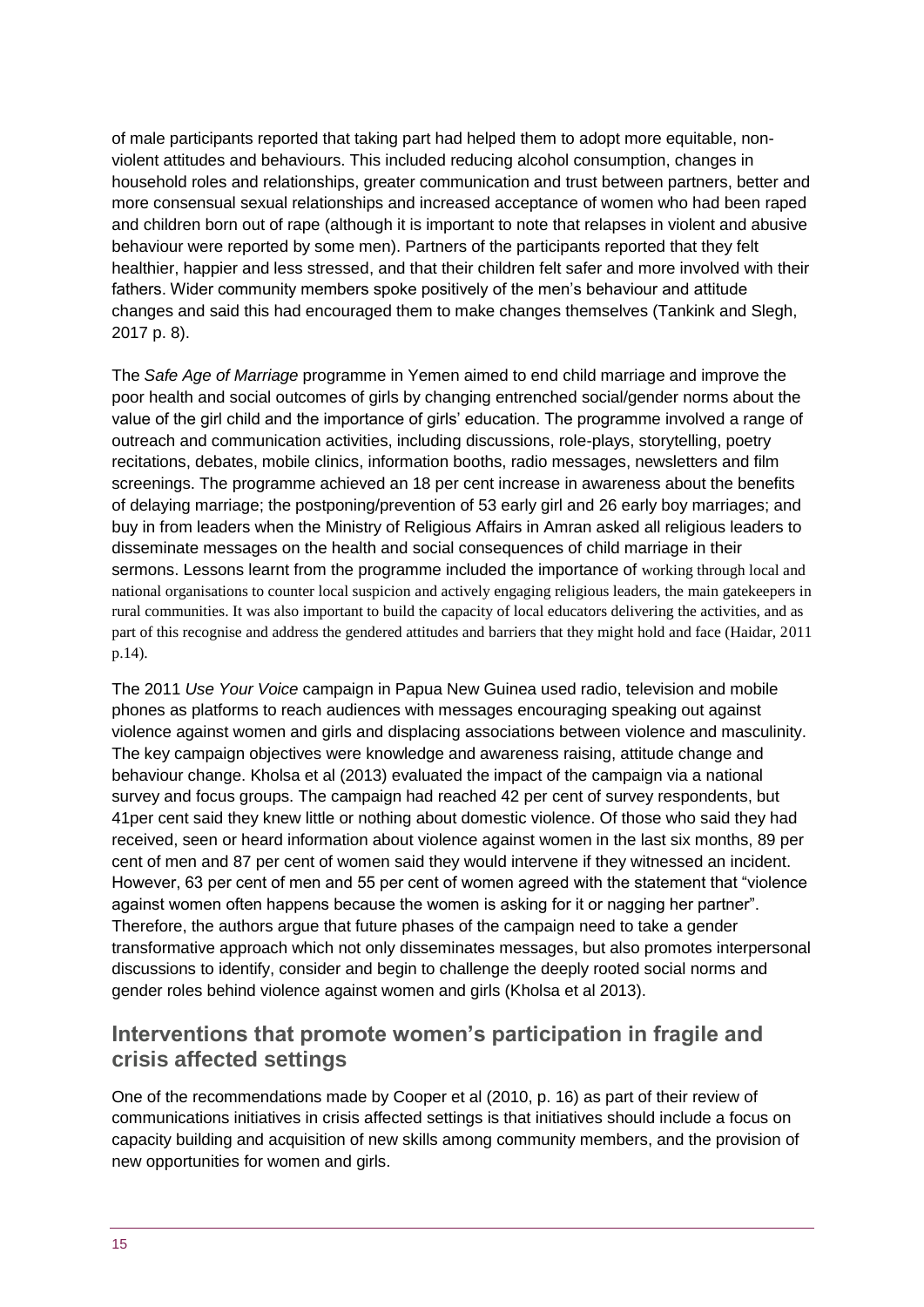The *International Women's Tribune Centre* (IWTC) uses community based radio and local language print materials to raise awareness of women's rights in conflict situations. Its Women Talk Peace radio productions have been broadcast across Africa, Asia and the Pacific and part of their development includes 'write shops' with local communities. IWTC has had success in improving awareness of UNSCR 1325 through these activities. In addition, ITWC's *Speak for Peace* cyber dialogue programme allows women to be involved in global peace processes and to network with other peace activists across the globe (Teeple et al, 2010).

In Cameroon, the Women's International League for Peace and Freedom's *Information Campaign on UNSCR 1325*, which included awareness raising workshops and a partnership with national media outlets, resulted in increased confidence among key institutions and stakeholders about the value of having women at peace tables, and increased support for the development of a national 1325 action plan (Ndongmo and Kumskova, 2015).

*Be 100 Ragl* (Worth 100 Men) is a radio fiction series that aims to engage listeners in constructive debate on women's social and economic empowerment, participation in public life and family relationships. It was broadcast in 2014 in nine countries in the Arab world. The broadcasts were accompanied by radio talk shows on the topics raised, conversations on Facebook and Twitter, public debates and group listening sessions. Despite many challenges including the re-establishment of a military government in Egypt, the worsening of the security situation in Iraq and Syria, and a new armed conflict in Gaza, the initiative was successful in terms of reach. Womanity, the organisation that commissioned the series, estimates that it was heard by three million listeners, seen on social media by 140,000 and debated in listener clubs and debates by more than 600 people. However, while in-depth evaluation has taken place of the listener clubs (among this evaluation's findings is a growth in support for women's equal roles in all parts of life), it has not yet been conducted relating to other areas of the initiative (Di Felice, 2015). An evaluation conducted by Oxfam of the initiative's listener club in Tunisia notes that changes in attitudes and opinions around gender roles and relationships were produced through engaging in the discussions, rather than exposure to the radio series alone. For this reason, the evaluation recommends that similar initiatives should be accompanied by social mobilisation components (Hodges, 2016).

Analysis of BBC Media Action's efforts to empower women through media includes examples of initiatives to identify barriers to women's participation in public life and devise ways to overcome these barriers. It found that in Kenya, Myanmar, Nigeria, Sierra Leone and Tanzania, both men and women who watch or listen to BBC Media Actions' governance programmes are much more likely to participate in politics than those who do not. In Bangladesh and Nepal however, men who watch or listen are much more likely to participate, but women are only slightly more likely (Casserly, 2016 p.16). The analysis notes that this is because in these countries, political participation can depend more on freedom of movement outside of the home as well as confidence to effect change. It is possible, the author argues, that where women are a small minority in the audience, and/or the programmes are having a lesser impact on women's political participation than men's, there is a danger that BBC Media Action projects could actual worsen inequalities between women and men's political participation. It is therefore vital to work with and alongside other interventions to address gender inequalities. In Nepal, changes have been made to the radio and TV debate programme *Sajha Sawal* to make it more engaging and impactful for women. The programme has a powerful female presenter who is a positive role model, and a wider range of issues are now covered. Research shows that women are finding *Sajha Sawal*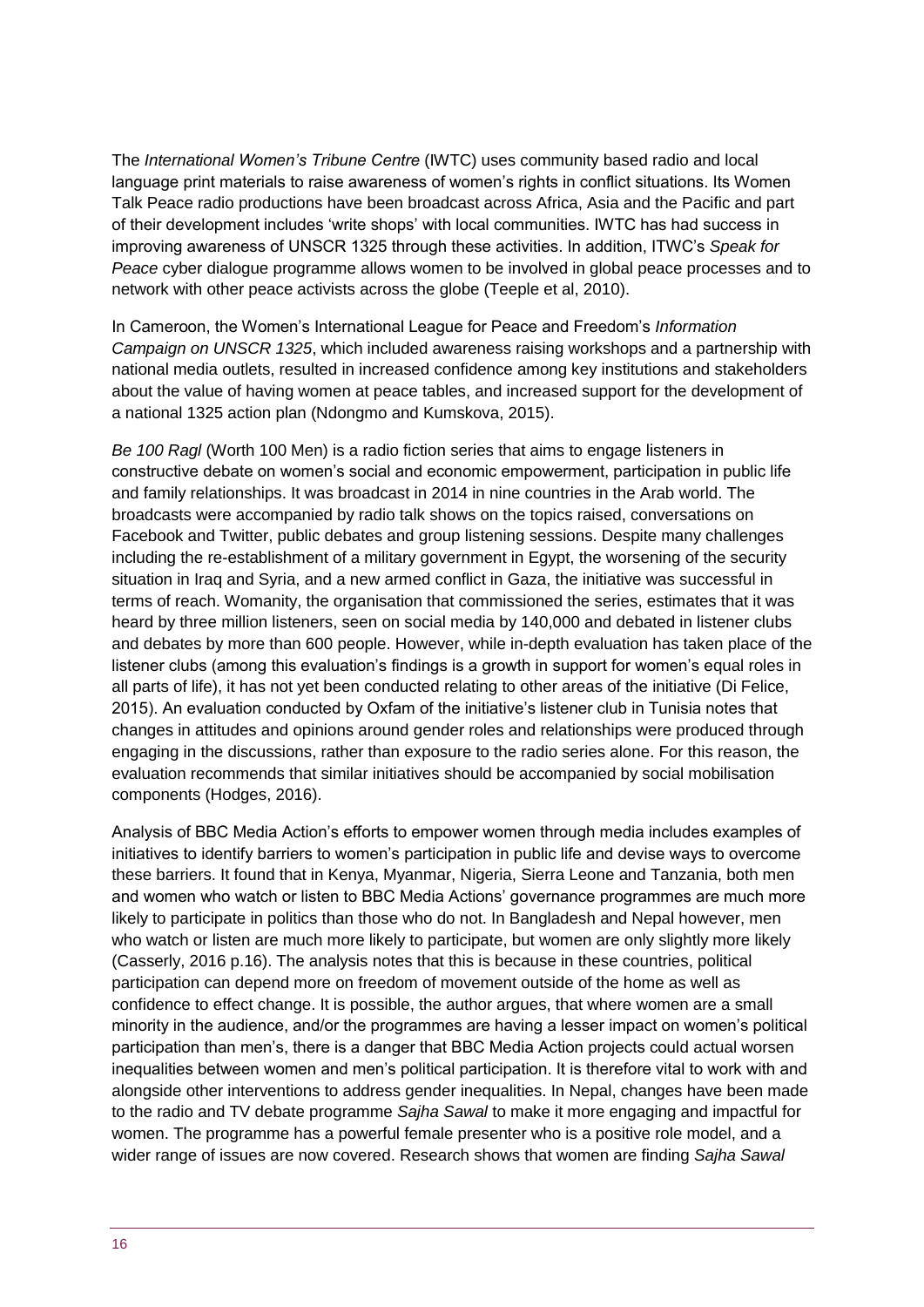increasingly relevant. In Tanzania, a male and female co-presenting team was introduced to the *Haba Na Haba* radio magazine programme, and more governance issues deemed to be of interest to women have been discussed (Casserly, 2016 p. 20-21).

### <span id="page-16-0"></span>**9. References**

Alava, S., Frau-Meigs, D. and Hassan, G**.** (2017). *Youth and Violent Extremism on Social Media: Mapping the Research*. UNESCO[. http://unesdoc.unesco.org/images/0026/002603/260382e.pdf](http://unesdoc.unesco.org/images/0026/002603/260382e.pdf)

Amnesty International (2018). *Toxic Twitter: A toxic place for women*. Amnesty International. <https://www.amnesty.org/en/latest/research/2018/03/online-violence-against-women-chapter-1/>

Association for Progressive Communications (2013). *Global Information Society Watch 2013: Women's Rights, Gender and ICTS*. APC and Hivos[. https://www.apc.org/en/pubs/global](https://www.apc.org/en/pubs/global-information-society-watch-2013-womens-right)[information-society-watch-2013-womens-right](https://www.apc.org/en/pubs/global-information-society-watch-2013-womens-right)

Bau, V. (2015). 'Communication for Development in Peacebuilding: directions on research and evaluation for an emerging field' in *Critical Arts*, 29(6) p. 801-817.

BBC Media Action (2017). *Gender Equality: Our approach and strategy*. BBC Media Action. [http://downloads.bbc.co.uk/mediaaction/approaches/Gender\\_equality\\_our\\_approach.pdf](http://downloads.bbc.co.uk/mediaaction/approaches/Gender_equality_our_approach.pdf)

BBC Media Action (2018). *What role can drama play in conflict? A radio drama for Syria – qualitative findings.* BBC Media Action. http://downloads.bbc.co.uk/mediaaction/pdf/research/syriadrama.pdf

Browne, E**.** (2015). *Impact of communication campaigns to deter irregular migration*, GSDRC, <https://assets.publishing.service.gov.uk/media/57a0896840f0b652dd0001f4/HQ1248.pdf>

BRIDGE (2015a) *Living Peace: From conflict to coping in Democratic Republic of Congo*. EMERGE Story of Change 7. Promundo US, Sonke Gender Justice and IDS. Brighton: IDS <https://opendocs.ids.ac.uk/opendocs/handle/123456789/7071>

BRIDGE (2015b) '*One hand can't clap by itself': Engagement of boys and men in KMG's intervention to eliminate FGM/C in Kembatta zone, Ethiopia*. EMERGE Story of Change 3. Promundo US, Sonke Gender Justice and IDS. Brighton: IDS <https://opendocs.ids.ac.uk/opendocs/handle/123456789/7061>

Casserly, J. (2016). *Turn up the volume: empowering women through media. Lessons from BBC Media Action's governance programming*. BBC Media Action. [https://www.bbc.co.uk/mediaaction/publications-and-resources/policy/practice-briefings/gender-and](https://www.bbc.co.uk/mediaaction/publications-and-resources/policy/practice-briefings/gender-and-governance-empowering-women)[governance-empowering-women](https://www.bbc.co.uk/mediaaction/publications-and-resources/policy/practice-briefings/gender-and-governance-empowering-women)

Cooper et al. (2010). *Communication, Participation and Social Change*. USAID, ARC and Communications for Change.

[http://www.participatorymethods.org/sites/participatorymethods.org/files/Communication%20participa](http://www.participatorymethods.org/sites/participatorymethods.org/files/Communication%20participation%20and%20social%20change.pdf) [tion%20and%20social%20change.pdf](http://www.participatorymethods.org/sites/participatorymethods.org/files/Communication%20participation%20and%20social%20change.pdf)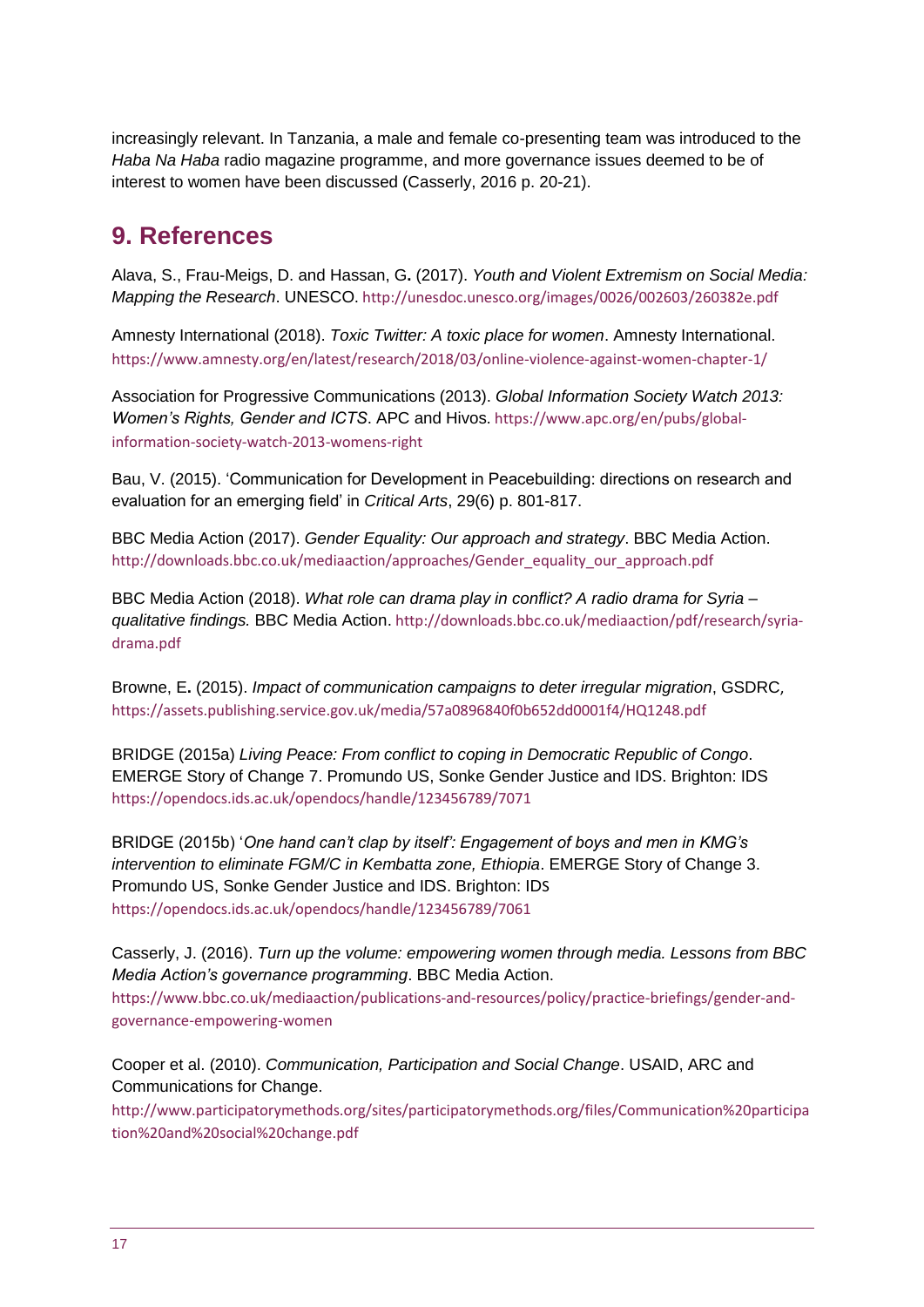Di Felice, V. (2015)**.** "*Be 100 Ragl" (Worth 100 Men) – an Arabic radio fiction series on women's rights and their role in society.* The Womanity Foundation.

Dietrich, K. (2017b) *Research and Evaluation Report for the Farar Tattabara 'White Dove' Radio Project.* Equal Access. [http://www.equalaccess.org/wp-content/uploads/Equal-Access-Nigeria-CVE-](http://www.equalaccess.org/wp-content/uploads/Equal-Access-Nigeria-CVE-Radio-Project-Research-Report.pdf)[Radio-Project-Research-Report.pdf](http://www.equalaccess.org/wp-content/uploads/Equal-Access-Nigeria-CVE-Radio-Project-Research-Report.pdf)

Edström, J., Hassink, A., Shahrokh, T. and Stern, E. (eds) (2015). *Engendering men: A collaborative review of evidence on men and boys in social change and gender equality.* EMERGE Evidence Review, Promundo-US, Sonke Gender Justice and the Institute of Development Studies.

<https://opendocs.ids.ac.uk/opendocs/bitstream/handle/123456789/7059/EMERGE.pdf?sequence=1>

FAO (2011). *Communicating gender for rural development: Integrating gender in communication for development*. FAO[. http://www.fao.org/fileadmin/templates/dimitra/pdf/cgd2011\\_en.pdf](http://www.fao.org/fileadmin/templates/dimitra/pdf/cgd2011_en.pdf)

Fayoyin, A. (2014). 'Male participation in promoting sexual and reproductive health agenda in Africa: Reflections on Social Change and Democracy' in *Journal of Development and Communication Studies*, 3(2).

Fink, N., Zeiger, S. and Bhulai, R. (2016). *A Man's World: Exploring the roles of women in countering terrorism and violent extremism*. Hedayah and Global Centre on Cooperative Security. [http://www.globalcenter.org/wp-content/uploads/2016/07/AMansWorld\\_FULL.pdf](http://www.globalcenter.org/wp-content/uploads/2016/07/AMansWorld_FULL.pdf)

Godfrey A., Page, G. and Sharifzai, T. (2017). *Strengthening accountability through media in Afghanistan: Final evaluation*. BBC Media Action. http://downloads.bbc.co.uk/mediaaction/pdf/afghanistan-country-report.pdf

Haider, H. (2001). *Communication Initiatives to Change Attitudes and Behaviours*. GSDRC Helpdesk report. Birmingham: University of Birmingham. <http://gsdrc.org/publications/communication-initiatives-to-change-attitudesbehaviours/>

Haider, H. (2017). Changing gender & social norms, attitudes and behaviours. K4D Helpdesk Research Report series. Brighton, UK: Institute of Development Studies. <https://opendocs.ids.ac.uk/opendocs/handle/123456789/13191>

Hodges, C. (2016). *Can a radio series change attitudes and norms on violence against women?* Oxfam Policy and Practice. [https://policy-practice.oxfam.org.uk/publications/can-a-radio-series](https://policy-practice.oxfam.org.uk/publications/can-a-radio-series-change-attitudes-and-norms-on-violence-against-women-609209)[change-attitudes-and-norms-on-violence-against-women-609209](https://policy-practice.oxfam.org.uk/publications/can-a-radio-series-change-attitudes-and-norms-on-violence-against-women-609209)

Hossain, N., Musembi, C. and Hughes, J. (2010). *Corruption, accountability and gender: understanding the connections*. UNDP and UNIFEM. [http://www.undp.org/content/dam/aplaws/publication/en/publications/womens](http://www.undp.org/content/dam/aplaws/publication/en/publications/womens-empowerment/corruption-accountability-and-gender-understanding-the-connection/Corruption-accountability-and-gender.pdf)[empowerment/corruption-accountability-and-gender-understanding-the-connection/Corruption](http://www.undp.org/content/dam/aplaws/publication/en/publications/womens-empowerment/corruption-accountability-and-gender-understanding-the-connection/Corruption-accountability-and-gender.pdf)[accountability-and-gender.pdf](http://www.undp.org/content/dam/aplaws/publication/en/publications/womens-empowerment/corruption-accountability-and-gender-understanding-the-connection/Corruption-accountability-and-gender.pdf)

Idris, I. and Abdelaziz, A. (2017). *Women and countering violent extremism*. GSDRC. [http://www.gsdrc.org/wp-content/uploads/2017/05/HDR\\_1408.pdf](http://www.gsdrc.org/wp-content/uploads/2017/05/HDR_1408.pdf)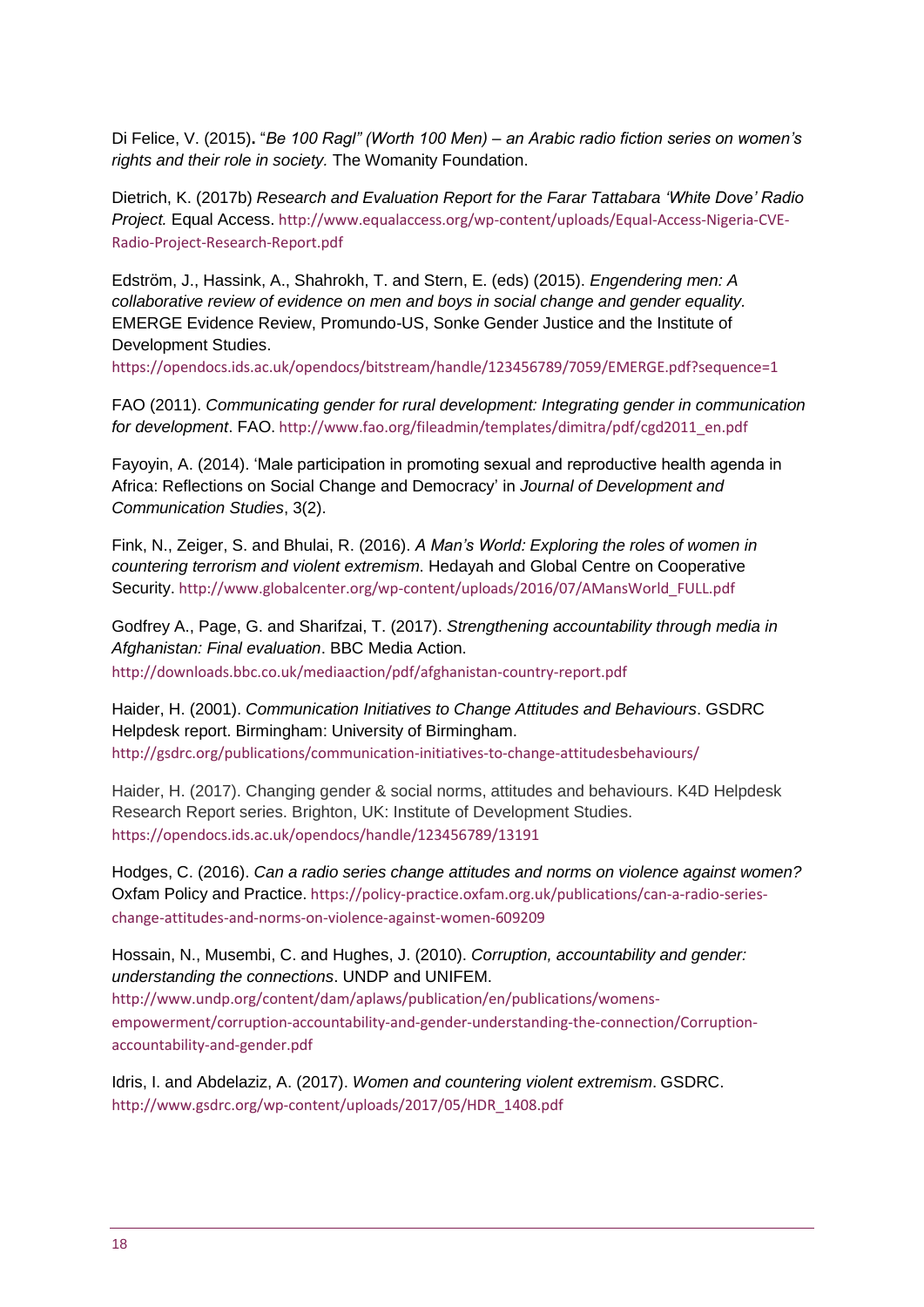International Organisation for Migration (2015). *Gender and Communications Toolkit.* IOM. [https://www.iom.int/sites/default/files/about-iom/gender/IOM-Gender-and-Communications-Toolkit-](https://www.iom.int/sites/default/files/about-iom/gender/IOM-Gender-and-Communications-Toolkit-2015.pdf)[2015.pdf](https://www.iom.int/sites/default/files/about-iom/gender/IOM-Gender-and-Communications-Toolkit-2015.pdf)

Jankowicz, N. (2017) *How disinformation became a new threat to women*. Coda. [https://codastory.com/disinformation-crisis/traditional-values/how-disinformation-became-a-new](https://codastory.com/disinformation-crisis/traditional-values/how-disinformation-became-a-new-threat-to-women)[threat-to-women](https://codastory.com/disinformation-crisis/traditional-values/how-disinformation-became-a-new-threat-to-women)

Khosla, V., Miami, A., Frank, L,B., Popal, I., Debeljak, K. And Shaw, A**.** (2013). 'Combating violence against women through C4D: The 'Use Your Voice' campaign and its implications on audience-citizens in Papua New Guinea' in *International Journal of Communication* 7(18)

Lapsansky, C. and Chatterjee, J. (2013). 'Masculinity matters: Using entertainment education to engage men in ending violence against women in India' in *Critical Arts* 27(1) p. 36-55

Marcus, R. (2014). *Changing discriminatory norms affecting adolescent girls through communication activities: insights for policy and practice from an evidence review.* ODI. https://www.odi.org/sites/odi.org.uk/files/odi-assets/publications-opinion-files/9041.pd

MTV Exit (2014). *End of project final report.* MTV Exit. [https://d21buns5ku92am.cloudfront.net/38909/documents/24539-](https://d21buns5ku92am.cloudfront.net/38909/documents/24539-MTV%20EXIT%20End%20of%20Project%20Report_Sept%202014%20-a1f84b.pdf) [MTV%20EXIT%20End%20of%20Project%20Report\\_Sept%202014%20-a1f84b.pdf](https://d21buns5ku92am.cloudfront.net/38909/documents/24539-MTV%20EXIT%20End%20of%20Project%20Report_Sept%202014%20-a1f84b.pdf)

Ndongmo, S. and Kumskova, M. (2015). *Engaging the media on the women, peace and security agenda in Cameroon*. WILPF.

[https://www.peacewomen.org/sites/default/files/CasestudyCameroon\\_Final%20Draft%204.0.pdf](https://www.peacewomen.org/sites/default/files/CasestudyCameroon_Final%20Draft%204.0.pdf)

Pamment, P., Nothhaft, H., Agardh-Twetman, H. and Fjallhed, A. (2018). *Countering information influence activities: The state of the art.* Department of Strategic Communication, Lund University. [https://www.msb.se/sv/Produkter--tjanster/Publikationer/Publikationer-fran-](https://www.msb.se/sv/Produkter--tjanster/Publikationer/Publikationer-fran-MSB/Countering-Information-Influence-Activities-The-State-of-the-Art-research-report-/)[MSB/Countering-Information-Influence-Activities-The-State-of-the-Art-research-report-/](https://www.msb.se/sv/Produkter--tjanster/Publikationer/Publikationer-fran-MSB/Countering-Information-Influence-Activities-The-State-of-the-Art-research-report-/)

Seefar (2018). *What next for trafficking and slavery communications campaigns in Vietnam?*  Seefar. [https://seefar.org/wp-content/uploads/2018/06/Seefar-What-next-for-Trafficking-and-Slavery-](https://seefar.org/wp-content/uploads/2018/06/Seefar-What-next-for-Trafficking-and-Slavery-Communications-in-Vietnam.pdf)[Communications-in-Vietnam.pdf](https://seefar.org/wp-content/uploads/2018/06/Seefar-What-next-for-Trafficking-and-Slavery-Communications-in-Vietnam.pdf) Seefar

Seefar (online). Web page: *Information for migrants in Europe*. <https://seefar.org/research/information-for-migrants-in-europe/>

Sengupta, A. (2018.) *Gender responsive communication for development: Mapping and assessment of UNICEF initiatives in Afghanistan, Bangladesh, Nepal and Pakistan*. UNICEF Regional Office for South Asia. [https://www.unicef.org/rosa/sites/unicef.org.rosa/files/2018-](https://www.unicef.org/rosa/sites/unicef.org.rosa/files/2018-06/Gender%20Responsive%20C4D%20Assessment%20of%20UNICEF%20Initiatives%20in%20Afghanistan%20Bangladesh%20Nepal%20and%20Pakistan%20UNICEF%25%20%28002%29.pdf) [06/Gender%20Responsive%20C4D%20Assessment%20of%20UNICEF%20Initiatives%20in%20Afghanistan](https://www.unicef.org/rosa/sites/unicef.org.rosa/files/2018-06/Gender%20Responsive%20C4D%20Assessment%20of%20UNICEF%20Initiatives%20in%20Afghanistan%20Bangladesh%20Nepal%20and%20Pakistan%20UNICEF%25%20%28002%29.pdf) [%20Bangladesh%20Nepal%20and%20Pakistan%20UNICEF%25%20%28002%29.pdf](https://www.unicef.org/rosa/sites/unicef.org.rosa/files/2018-06/Gender%20Responsive%20C4D%20Assessment%20of%20UNICEF%20Initiatives%20in%20Afghanistan%20Bangladesh%20Nepal%20and%20Pakistan%20UNICEF%25%20%28002%29.pdf)

Schultze-Kraft, M. (2016). *Organised crime, violence and development: Topic guide.* Birmingham, UK: GSDRC, University of Birmingham. [http://www.gsdrc.org/wp](http://www.gsdrc.org/wp-content/uploads/2016/08/Org_crime_violence_dev.pdf)[content/uploads/2016/08/Org\\_crime\\_violence\\_dev.pdf](http://www.gsdrc.org/wp-content/uploads/2016/08/Org_crime_violence_dev.pdf)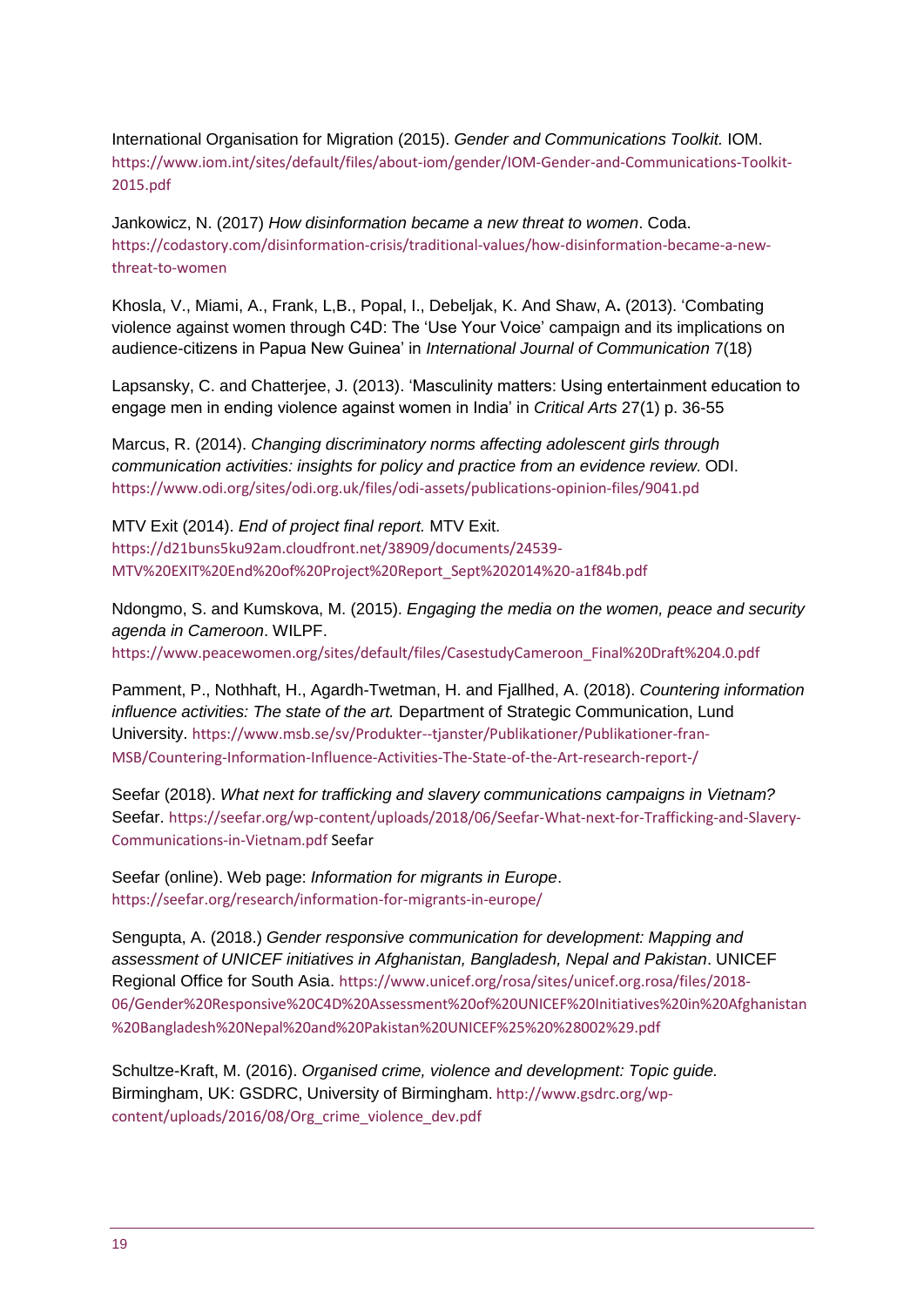Sisters Against Violent Extremism (online). *Witness of History.* [http://womenwithoutborders](http://womenwithoutborders-save.blogspot.com/p/witness-of-history.html)[save.blogspot.com/p/witness-of-history.html](http://womenwithoutborders-save.blogspot.com/p/witness-of-history.html)

Skuse, A. et al. (2013). *Communication for development in fragile states: A systematic review.*  Australia: University of Adelaide

Swiss-Romanian Cooperation Programme (2014). *Prevention campaign impact evaluation*. SRCP. <https://rm.coe.int/168063bc4f>

Tankink, M. and Slegh, H. (2017). *Living Peace in Democratic Republic of the Congo: An impact evaluation of an intervention with male partners of women survivors of conflict-related rape and intimate partner violence*. Washington DC: Promundo US.

[https://promundoglobal.org/resources/living-peace-democratic-republic-congo-impact-evaluation](https://promundoglobal.org/resources/living-peace-democratic-republic-congo-impact-evaluation-intervention-male-partners-women-survivors-conflict-related-rape-intimate-partner-violence/)[intervention-male-partners-women-survivors-conflict-related-rape-intimate-partner-violence/](https://promundoglobal.org/resources/living-peace-democratic-republic-congo-impact-evaluation-intervention-male-partners-women-survivors-conflict-related-rape-intimate-partner-violence/)

Teeple, D. et al. (2010). *The no nonsense guide to communicating women and peace and security.* The World Association for Christian Communication (WACC)

UNDP (2017). *Principles of gender-sensitive communication: UNDP gender equality seal initiative.* UNDP. [http://www.jm.undp.org/content/dam/jamaica/docs/gender/JM-AUG-29-](http://www.jm.undp.org/content/dam/jamaica/docs/gender/JM-AUG-29-UNDP%20Gender%20Seal-Principles%20of%20gender-sensitive%20communications.pdf) [UNDP%20Gender%20Seal-Principles%20of%20gender-sensitive%20communications.pdf](http://www.jm.undp.org/content/dam/jamaica/docs/gender/JM-AUG-29-UNDP%20Gender%20Seal-Principles%20of%20gender-sensitive%20communications.pdf)

Womankind (2018). *Breaking the silence: Ending online violence and abuse against women's rights activists.* Womankind. [https://www.womankind.org.uk/policy-and](https://www.womankind.org.uk/policy-and-campaigns/resources/breaking-the-silence)[campaigns/resources/breaking-the-silence](https://www.womankind.org.uk/policy-and-campaigns/resources/breaking-the-silence)

#### **Acknowledgements**

We thank the following experts who voluntarily provided suggestions for relevant literature or other advice to the author to support the preparation of this report. The content of the report does not necessarily reflect the opinions of any of the experts consulted.

- Isobel Talks, Gender Researcher, University of Oxford
- Emebet Wuhib-Mutungi, Gender Focal Person, BBC Media Action
- Elanor Jackson, Women's and girls' rights and gender equality consultant, Create **Solutions**
- Sally Theobald, Professor in Social Science and International Health, Liverpool School of Tropical Medicine
- Christophe Franzetti, Chief Evaluation and Monitoring, International Organisation for Migration (IOM)

#### **Suggested citation**

Birchall, J. (2018). *Gender sensitive strategic communications interventions.* K4D Helpdesk Report. Brighton, UK: Institute of Development Studies.